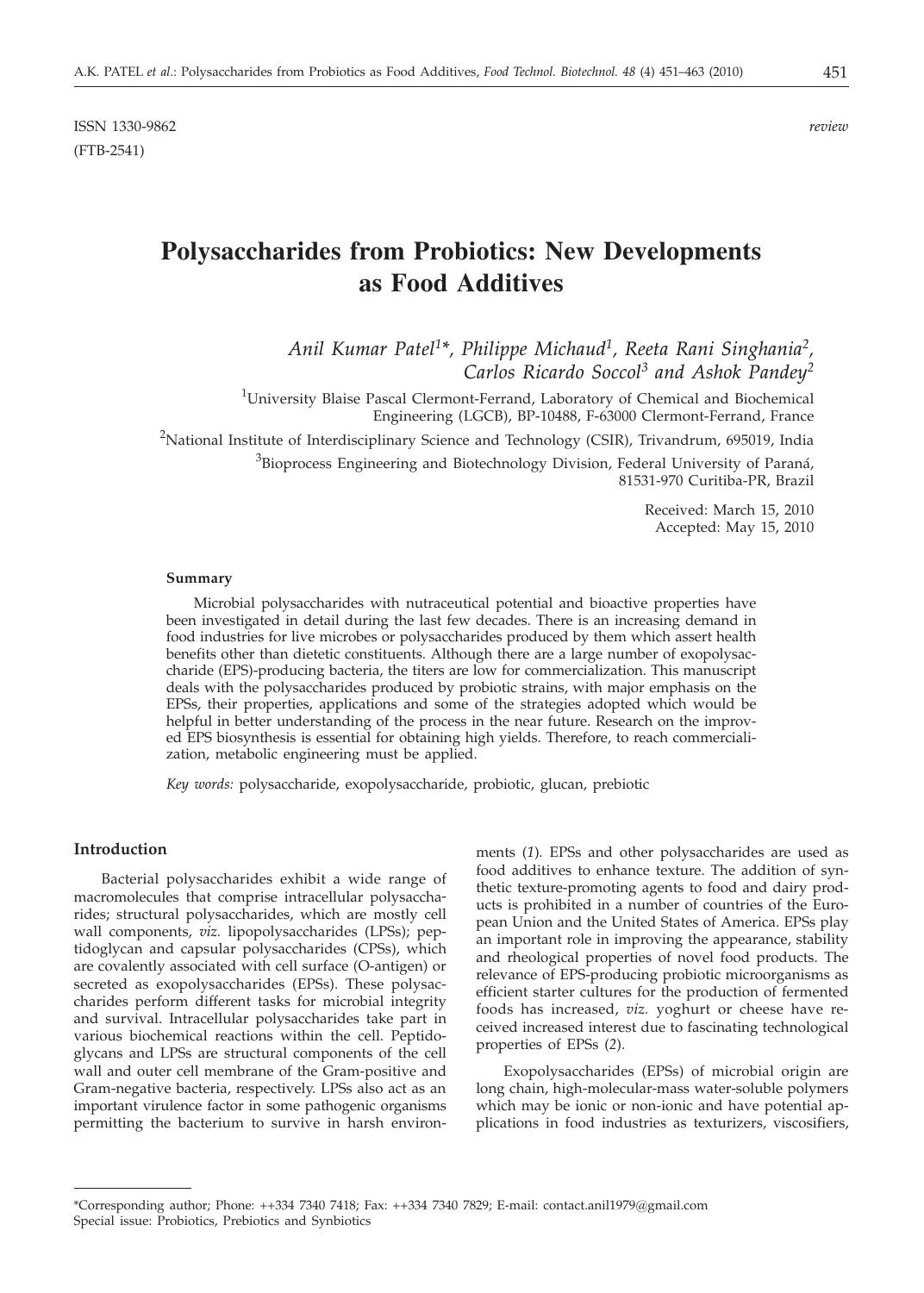emulsifiers and synerisis-lowering agents due to their pseudoplastic rheological behaviour and water-binding capacity (*3*)*.* The high viscosity and unique rheological properties that EPS molecules confer to fermented milk, even at very low concentrations, make EPSs a potential ingredient in food products. Although microbial EPSs produced by non-food-grade bacteria are being widely applied as thickening, gelling and stabilizing ingredients in food industry, the consumers' opinion and country legislations restrict the use of genetically modified organisms (GMOs) for human food applications. Therefore, the developments of polysaccharides from probiotics hold high importance. Probiotics are health-promoting live microbes that accumulate in the host's gut and support their well-being. Lactic acid bacteria (LAB), propionibacteria and bifidobacteria are the most common, whereas certain bacilli and yeasts are also used as probiotics. Few *Bacillus* strains have also been recognized as good probiotics in recent years. Compared to the well-established LAB and bifidobacteria (*4,5*), they have also been found to be excellent EPS producers and they exhibit exceptional properties which are discussed in this review. *Bacillus subtilis* has already been provided with Generally Recognised as Safe (GRAS) status (*6*)*,* and *Bacillus coagulans* has also been added by the European Food Safety Authority (EFSA) to their Qualified Presumption of Safety (QPS) list (*7*) and has been approved for veterinary purposes as GRAS by the US Food and Drug Administration's Center for Veterinary Medicine (*8*)*.* The presence of protective layer of extracellular polysaccharides (EPSs) prolongs the survival of probiotic microorganisms during gut transition in gastrointestinal tract of the host (*9*)*.* Regarding food safety concerns, it would be fascinating to avoid the employment of additives as texture improvers, emulsifying, stabilizing and gelling or water- -binding agents in fermented foods and substitute them by the use of EPS-producing probiotic strains in the starter cultures. Chemical composition and availability of fermentable carbohydrates in the colon have a strong influence on the gut microbiota composition. Specific carbohydrates are now being used as prebiotics based on the concept that they stimulate selected beneficial bacteria (probiotics) in the colon. Prebiotics are defined as selectively fermented ingredients that allow specific changes, both in the composition and activity in the gastrointestinal microflora, which confers benefits upon the host's well-being and health. The primarily studied prebiotics are inulin and fructooligosaccharides (FOSs) (*10*)*.* b-glucans have also been studied recently for the mentioned activities (*11*)*.*

Several probiotic strains are recognized to produce EPSs. These high-molecular-mass compounds consist mostly of various polysaccharides, which either remain attached to the outer surface of the cell or are secreted by microorganisms into their extracellular environment (*12*)*.* EPSs have been classified by different criteria, *viz*. the composition of one or different types of sugar monomers into homopolysaccharides (*viz.* cellulose, dextran, pullulan, levan, and curdlan) and heteropolysaccharides (*viz.* gellan and xanthan). The repeating units are branched or unbranched, and are connected by glycosidic linkages. EPSs are usually comprised of monosaccharides but sometimes also contain non-carbohydrate substitu-

ents (*viz.* succinate, pyruvate, acetate and phosphate). Heteropolysaccharides (HePSs), *e.g.* kefiran, are used as additives in milk products, whereas homopolysaccharides (HoPSs), *e.g.* levan, are introduced in sourdough products where they contribute with other components to the improvement of structural quality, baking capacity and to the reduction of bread staling factors (*13*)*.*

Although EPSs from probiotics have several positive aspects, the negative ones are linked to their spoilage properties. The EPS production by LAB during wine and cider preparation results in the products with detrimental rheological properties. The LAB EPSs are accountable for biofilm formation, which leads to biofouling thereafter (*14,15*)*.* A biofilm is an aggregate of embedded microorganisms on a self-secreted matrix surface. These adherent matrices are extracellular polymeric substances, *viz*. DNA, protein and polysaccharide, sometimes also known as slime. Biofouling in dairy industry occurs due to biofilm formation in the equipment used for the processing of dairy products and it causes numerous technical and hygiene problems. Numerous probiotic strains from various genera for EPS biosynthesis and their industrial applications are discussed in this review.

#### **Exopolysaccharide Biosynthesis**

Biosynthesis of EPSs differs from one genus to another and is an energy-dependent process. Production pathway and utility of substrate molecule also differ based on the production of EPS type. EPS biosynthesis involves glycosyltransferases (EC 2.4) that link intracellularly a sugar from nucleotide sugars to a lipid carrier molecule. Availability of sugar nucleotides affects greatly the biosynthesis of certain EPSs (*viz.* alginate, gellan, *etc*.). The inter-conversion of glucose-6-phosphate (glycolysis intermediate) into glucose-1-phosphate (sugar nucleotide precursor), which is catalyzed by phosphoglucomutase (PGM), is a key step in sugar nucleotide biosynthesis. In contrast, biosynthesis of other EPSs such as levan, mutan, alternan, reuteran and dextran is catalyzed extracellularly by levansucrase (EC 2.4.1.10), mutansucrase (EC 2.4.1.5), alternansucrase (EC 2.4.1.140), reuteransucrase (EC 2.4.1.5) and dextransucrase (EC 2.4.1.5), respectively, from sucrose. The mechanism involved here is the transfer of D-glucose moiety of sucrose to an acceptor monosaccharide or oligosaccharide.

The amount of EPS production depends on the medium and cultural conditions used for the growth of microbes. EPS production is generally favoured by high carbon and low nitrogen substrate ratio (*16*). Complex media support the production of EPSs (*3*)*,* which indicates the necessity of rich nutrients like peptone, beef extract and yeast extract for the biomass development prior to EPS production. A large number of media listed in Table 1 (*17–29*) have been employed to produce EPSs from various probiotic strains. The higher EPS production in a mixed milk culture was discussed by Cerning (*3*). Carbohydrate components of the culture media affect the yield of EPSs but do not influence their chemical structures. They also affect viscosity of the EPSs, possibly owing to the heterogeneity in their molecular mass distribution.

*L. delbrueckii* ssp. *bulgaricus* grew less in a simplified medium than in a complex medium, but EPS production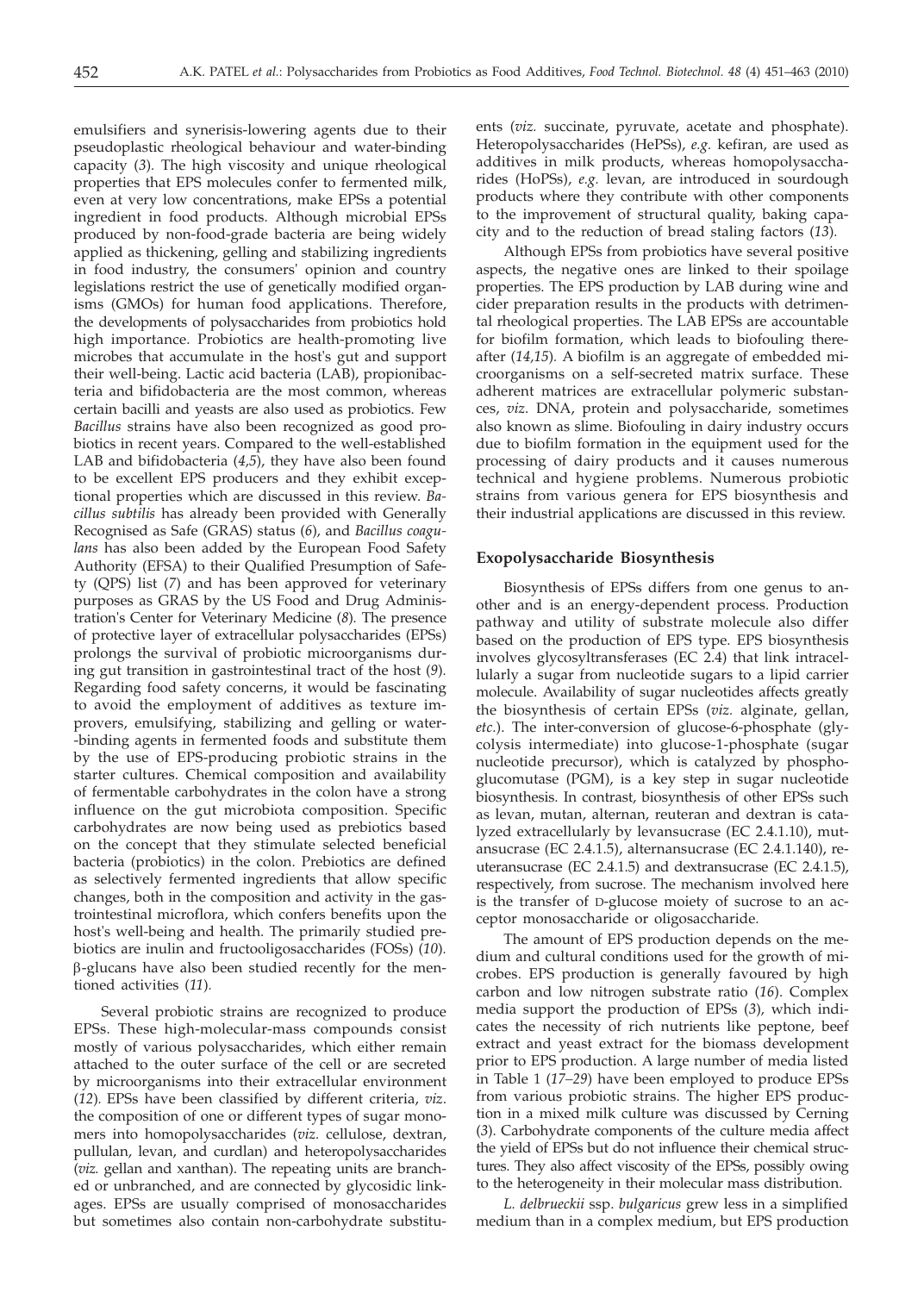Table 1. Production media used for probiotic EPS biosynthesis

| Name of medium                              | Reference |
|---------------------------------------------|-----------|
| basal salts solution (BSS) medium           | 17        |
| basal minimal medium                        | 18        |
| minimal salts medium (MSM)                  | 17        |
| LBS medium                                  | 19        |
| semi-defined medium (SDM)                   | 20        |
| nitrogen-free medium (NFM)                  | 17        |
| chemically-defined medium (CDM)             | 17,21     |
| milk medium (MLM)                           | 17        |
| BMM medium                                  | 22        |
| de Man-Rogosa-Sharpe (MRS) medium           | 23,24     |
| EPS medium                                  | 25,26     |
| whey-based medium                           | 27        |
| glucose-yeast extract-acetate (GYEA) medium | 28        |
| skimmed milk-based medium                   | 29        |

was about double and it continued even after the cell growth was stopped. After the addition of a mixture of vitamins, the EPS production increased, although the responsible factor for this enhancement is not clear (*30*)*.* Maximum EPS production in bacilli was achieved after 24 to 36 h depending on the strains and media used. The study of Kodali *et al*. (*28*) revealed that the pH of glucose yeast extract acetate (GYEA) broth was unstable before EPS production, during exponential and late exponential phase. In stationary phase, the pH of the medium became constant at 7.4–7.5, after the EPS production. The production was maximum at the highest cell biomass at 36 h. The majority of the cell population involved in higher EPS production was found to be the endospore-forming ones (*28*). EPS production from various food grade organisms is listed in Table 2 (*31–43*).

Table 2. EPSs produced by food-grade microorganisms

| Exopoly-<br>saccharide | Microorganism                       | Reference |
|------------------------|-------------------------------------|-----------|
| kefiran                | Lactobacillus hilgardii             | 31        |
| hyaluronic acid        | Streptococcus equi                  | 32        |
| dextran                | Leuconostoc mesenteroides           | 33,34     |
|                        | Lactobacillus hilgardii             | 35        |
| $\beta$ -D-glucan      | Pediococcus parvulus 2.6            | 36        |
| cellulose              | Escherichia coli Nissle 1917        | 37        |
| mutan                  | Streptococcus mutans, S. sobrinus   | 38        |
| alternan               | Leuconostoc mesenteroides           | 39        |
| inulin                 | L. reuteri 121, L. citreum CW28     | 40        |
| levan                  | L. reuteri 121, L. sanfranciscensis | 13,41     |
| fructan                | L. frumenti                         | 42        |
| reuteran               | L. reuteri ATCC 55730               | 43        |

#### **Isolation and Purification of Exopolysaccharides**

Isolation of polysaccharides is apparent prior to their further characterization. The method should not affect the chemical and physical properties of the polysaccharides. Various probiotic strains are involved in the synthesis of EPS mixtures of various structures. For ex-

ample, *L. reuteri* 121 was found to produce several HoPSs under the same culture conditions (*44*). The recovery of EPSs with identical structure but diverse molecular mass has also been described (*45*). If a single strain secretes mixtures of HePSs with different structures, it should be studied carefully, although there are no adequate reports on diverse HePS production from a single probiotic strain. Often the identification of such polysaccharide fractions comes from the analysis of monomer composition. Immense care should be paid when interpreting such data. This is particularly true when small samples are analyzed. The preparation and isolation methods may add contaminating polysaccharides that are either originally present in the medium components, like mannans from yeast extract, or that could be added as cell wall debris from source organisms as a result of mechanical disruption or lysis during fermentations.

Ultrafiltration is a reliable method for the removal of interfering compounds such as low molecular mass polysaccharides present in the media. Further ultrafiltration helps to purify EPSs partially after fermentation (*46*). Casein removal from a milk-based medium using pronase or trichloroacetate (TCA) is commonly used. Gel permeation chromatography (GPC) helps to determine EPS concentration smaller than 20 mg/L in cell-free culture supernatants produced in less than 2 h, which proves it to be an appropriate method for rapid screening of EPS producers.

#### **Exopolysaccharide Characteristics**

For polysaccharide characterization, it is necessary to determine their monosaccharide composition and linkage patterns. Probiotic EPSs show an ample deviation in molecular structures and action complexity, which results in physical alteration of food components and elicits bioactive properties (*47*). EPSs are comprised of large monomer chains composed of 'stiff' linkages that exhibit high specific volumes. The general properties related to flexibility of different linkages are well studied.  $\beta(1,4)$  links are stiffer as compared to  $\beta(1,3)$  and  $\beta(1,2)$ . Alpha linkages are typically more flexible than  $\beta$  linkages, therefore EPS chains comprising large repeating units with more  $\alpha(1,2)$  and  $\alpha(1,3)$  links are more flexible (48).

Textural properties of EPSs are due to molecular characteristics and also the ability to interact with proteins at low pH (*49*). Various techniques have been used for the determination of their molecular mass. Few of them were based on retention time of polysaccharide eluted by size exclusion chromatography coupled with refractometry. This method also facilitates an immediate estimation of molecular mass and greatly assists the selection of high EPS-producing strains (*50*)*.* The size exclusion chromatography coupled with multi-angle laser light scattering (SEC-MALLS) is a recent and more efficient method for the determination of polysaccharide molecular mass (*51*) which can provide accurate molecular mass determination in the oligomeric range.

Numerous analytical strategies are available for determining the monomer composition of EPS samples. Methanolysis and pertrimethylsilylation provide samples that can be analyzed by gas chromatography. A simpler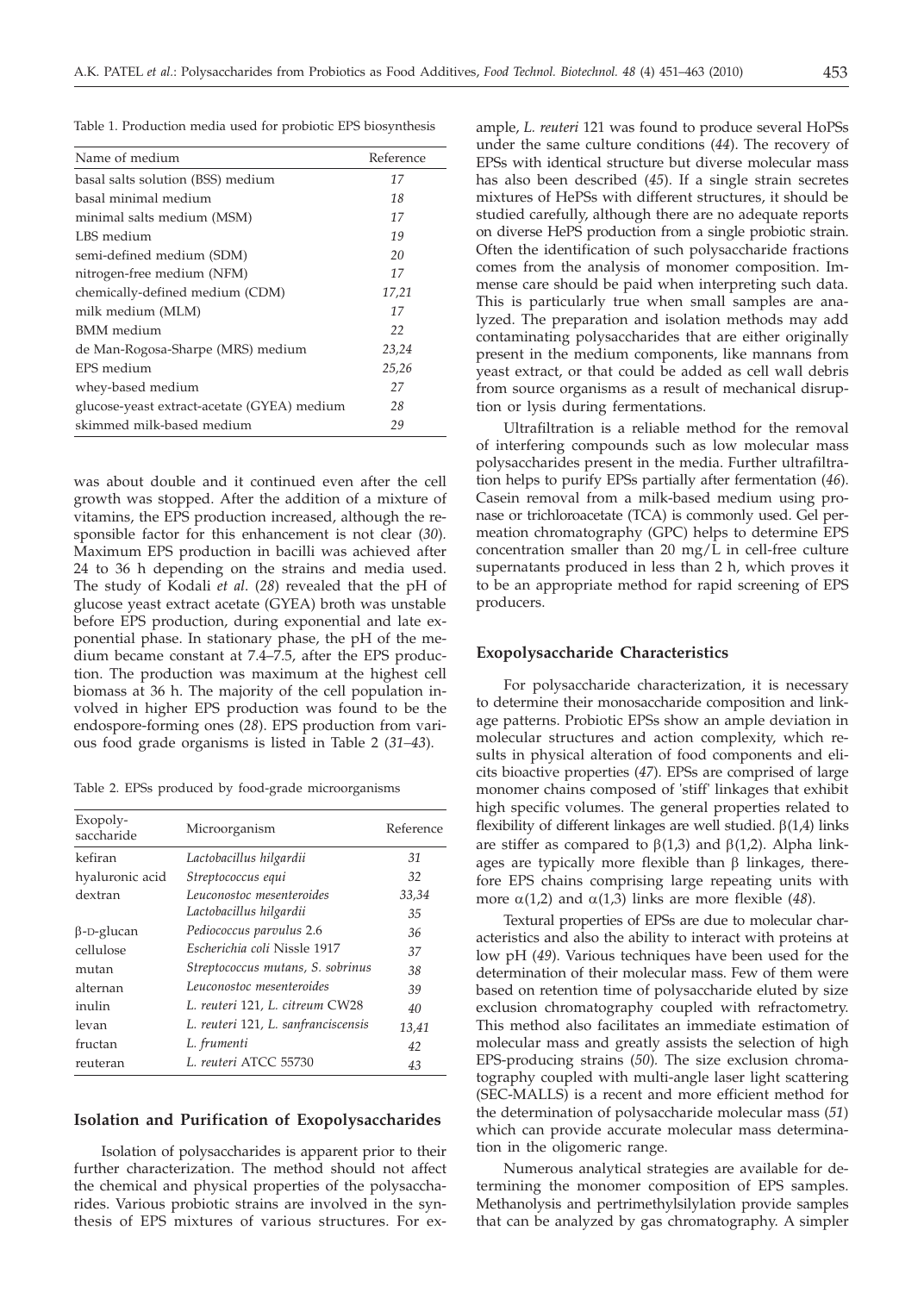method required for acid hydrolysis followed by monomer detection using high-pressure anion exchange chromatography with pulsed amperometric detection is usually used in the studies (*52*)*.* The linkage pattern of the monomers is determined after methylation of all free hydroxyl groups, polysaccharide hydrolysis, reduction of methyl glycosides by  $NaBD_4$  and acetylation, which provides *O*-acetyl group at linkage points. The partially methylated alditol acetate is separated by gas chromatography (GC) and fragmented by mass spectrometry to give specific primary fragment ions. This analysis is completed by 1H and 13C NMR spectrometry (*53*). These studies include spectrometric data, chemical shifts, and coupling constants and are extremely useful for assigning spectra of complex carbohydrates. The use of spin diffusion to provide information related to linkage and the technique which requires shaped pulses is complementary to the heteronuclear multiple bond correlation (HMBC) experiments. The use of deuterium-induced differential isotope shifts is an important tool in the determination of linkage type (*54*).

#### **Exopolysaccharides from Lactic Acid Bacteria**

Exopolysaccharide-producing LAB, including *Lactobacillus, Leuconostoc, Lactococcus*, and *Streptococcus,* synthesize numerous kinds of HoPSs (glucans and fructans) and HePSs, diverse in molecular mass, linkages, solubility, and degree of branching. EPS production levels in LAB are relatively low (40–800 mg/L) compared to xanthan gum (10–25 g/L) produced by *X. campestris* (*55*). The molecular mass of EPSs from LAB range from 10 to 1000 kDa (*54,56*)*.* Most of the lactic acid bacteria produce polysaccharides extracellularly from sucrose by glycansucrases or intracellularly by glycosyltransferases from sugar nucleotide precursors. *Lactobacillus, Leuconostoc* and *Streptococcus* synthesize glucansucrases and fructansucrases. Glucansucrases are able to synthesize various  $\alpha$ -glucans depending on the position of glycosidic bounds:  $\alpha(1,6)$ linkage (dextran production in *Leuconostoc* spp.),  $\alpha(1,3)$ (mutan production in *Streptococcus* spp.), alternating  $\alpha(1,3)$  and  $\alpha(1,6)$  (alternan production in *Leuconostoc*  $mesenteroides$  and  $\alpha(1,2)$  glycosidic bonds (in *L. mesenteroides*). On the basis of glucansucrase specificity, elongated oligosaccharides can be formed with various glycosidic linkages at the non-reducing end (*57*).

*Lactobacillus fermentum* produced 100 mg/L of EPS in MRS broth. The 1 % (*m*/*V*) solution of the purified EPS from this strain showed high apparent viscosity of 0.88 Pa·s at a shear rate of 10 s–1 (*58*). *Lactobacillus rhamnosus* yielded from 931 to 1275 mg/L of purified EPS with glucose or lactose media at 32 or 37 °C (*59*). The exopolysaccharide from *L. rhamnosus* was a heptasaccharide repeating unit composed of D-glucose, D-galactose and *N-*acetyl-D-glucosamine in the molar ratio of 3:3:1. It showed the presence of 2- and 3-substituted galactofuranose, 2-substituted galactofuranose, 3-substituted glucopyranose, 6-substituted glucopyranose and 6-substituted galactopyranose residues in a molar ratio of 0.5:0.4:0.5: 1.0:0.9 (*60*). EPS from *L. delbrueckii* contained 72 % of glucose equivalents and 1.1 % protein contents. At the highest EPS concentration (20  $g/L$ ), the consistency of this solution was 17.71 mPa·s (*61*)*.* Monosaccharide components of EPS in lactobacilli comprised glucose, galactose and rhamnose. The rhamnose and glucose fractions were generally higher than the galactose fraction in EPS from human gut flora (*62*).

*Lactococcus lactis* ssp. *cremoris* produced two EPSs with different sugar compositions and molecular mass: a neutral EPS of  $10^6$  Da and a smaller one of  $10^4$  Da with negatively charged phosphate groups (*63*). This strain produced 600 mg/L of EPSs, which consists of rhamnose, glucose, galactose and phosphates in a lactose-containing medium (*64*)*,* while EPSs that consist of only glucose and galactose were produced with other carbohydrate substrates. *Streptococcus thermophilus* produced 20–100 mg/L of EPSs in milk medium. EPSs synthesized by this strain differed in their molecular mass, ranging from 10 to more than 5000 kDa. They were composed of galactose and rhamnose in a molar ratio of 2.5:1. Streptococcal EPSs are classified into six groups according to their monomer compositions. Apart from galactose and glucose, other monomers, such as (*N*-acetyl) galactosamine, (*N*-acetyl) glucosamine and rhamnose are also found as repeating unit constituents (*65*)*. Streptococcus thermophilus* strains are known to produce HoPS EPSs, which are categorized into high-molecular-mass (HMM) and low-molecular-mass (LMM) polymers. Few streptococcal strains are known to produce either HMM EPS or LMM EPS alone and some strains secrete both EPSs in combination (*66*). EPSs from *S. thermophilus* contained 94 % of glucose equivalents whereas protein content was 0.6 % and at highest EPS concentration (20  $g/L$ ) the consistency of solutions of EPS was 13.14 mPa·s (*61*)*.*

EPSs produced by *Lactococcus lactis*, *Lactobacillus sakei*, *S. thermophilus* and *L. helveticus* are not degraded by faecal microorganisms (*67*)*. Streptococcus macedonicus* polysaccharide contains trisaccharide sequence of <sup>b</sup>-D-Glc*p*NAc- -(1,3)-b-D-Gal*p*-(1,4)-b-D-Glc*<sup>p</sup>* (*68*). This corresponds to an internal EPS backbone of lacto-*N*-tetraose and lacto- -*N*-neotetraose. In fact, the same two trioses have been identified in the structure of several human milk oligosaccharides that are important for healthy infant nutrition. Another LAB, *Leuconostoc,* produces more biomass in the MRS medium than in the EPS medium, but the quantity of EPS produced in the EPS medium  $(22.5 \text{ g/L})$ is much higher than in the MRS (14 g/L) (*25*)*.* LAB isolates W3 from whey and MC-1 from yoghurt were found to produce EPSs with a maximum production of 2.0 and 8.79 g/L, respectively (*69,70*). Two strains of *Pediococcus pentosaceus* were found to produce dextran type of EPSs in sucrose-containing liquid media. The concentration of EPSs produced by these AP-1 and AP-3 strains was 6.0 and 2.5  $g/L$ , respectively. Both EPSs differed from linear dextran by branching through 3,6- -di-*O*-substituted <sup>a</sup>-D-glucopyranosyl residues. EPS from strain AP-3 exhibited higher degree of branching and higher molecular mass than that from strain AP-1 (*71*).

#### **Bifidobacterial Exopolysaccharides**

EPSs isolated from different human intestinal bifidobacteria can act as fermentable substrates for microbial intestinal populations (*72*). Bifidobacterial strains did not produce an excessive amount of acetic acid that could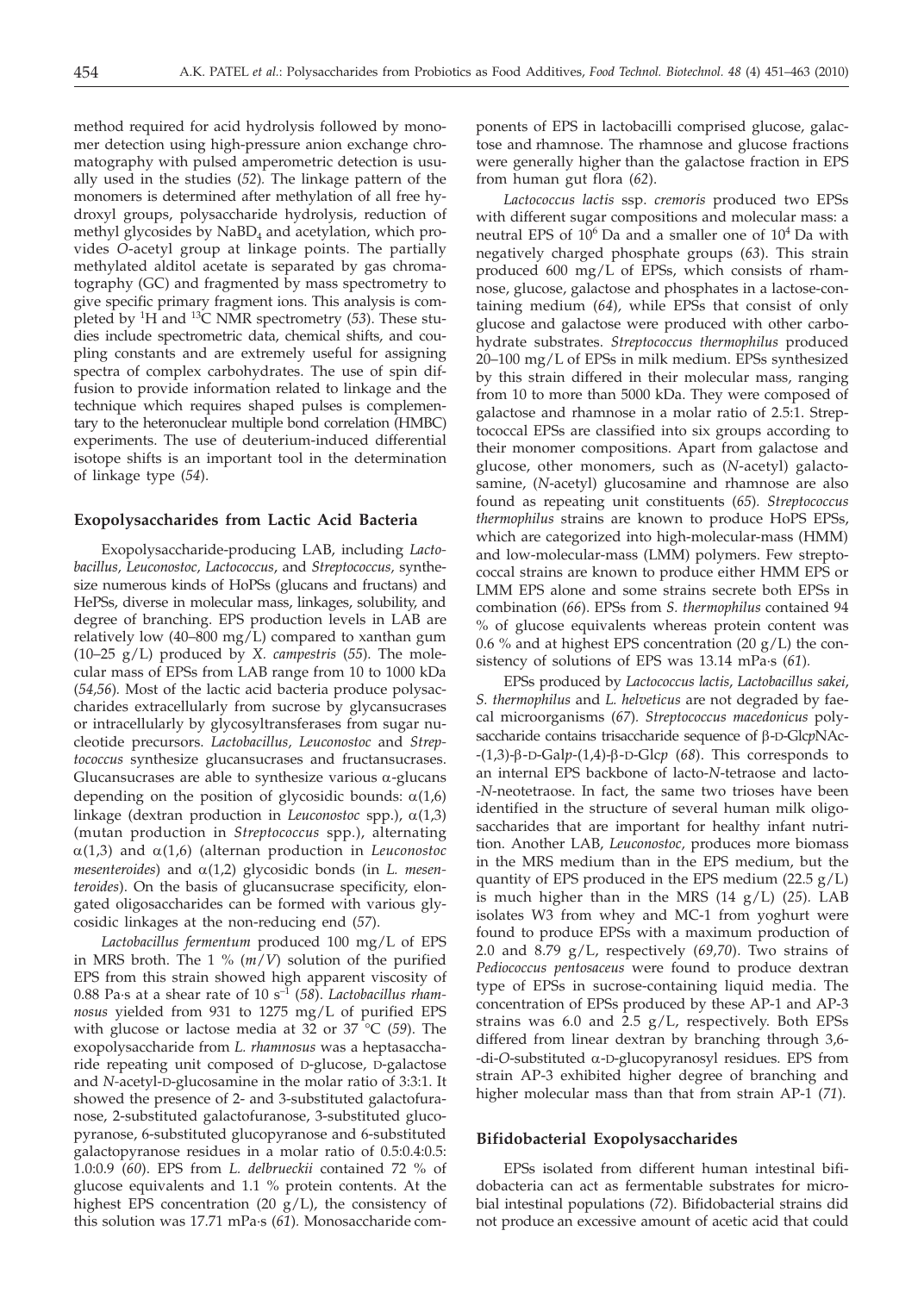adversely affect the sensory properties of fermented milk. EPSs obtained from 24-hour-old cultures of three different bifidobacterial isolates ranged from 0.32 to 0.53 g/L (*73*)*.* EPS production from *B. longum* BB-79 was in the equal range (0.47 g/L) (*74*).

A study reveals that bile affects the synthesis of EPS by *Bifidobacterium animalis* ssp. *lactis*. EPS of *B. infantis* contains 55 % of glucose equivalents and 0.7 % of protein content at high solution concentration (20  $g/L$ ). The consistency of this solution was 9.518 mPa·s (*61*)*.* Bile induces the *gtf01207* expression, which encodes a putative priming of glycosyltransferase involved in EPS biosynthesis (*75*)*.* Bile is a toxic compound so microbes synthesize EPS against it for their survival.

## **Propionibacterial Exopolysaccharides**

EPS yields were observed at 500, 250 and 400 mg/L from *Propionibacterium freudenreichii, P. thoenii* and *P. freudenreichii,* respectively, and they were composed of D-glucose (Glc), D-mannose (Man), and D-glucuronic acid (GlcA) in a molar ratio of 2:2:1. However, methylation analysis demonstrated the presence of terminal Glc*p*, 3-substituted Glc*p* and 3,6-disubstituted Man*p* in a molar ratio of 1:1:2 (*76*).

*Propionibacterium acidipropionici* produced two polysaccharides which differ in their compositions, charges and molecular mass. EPS from *P. acidipropionici* was composed of galactose, mannose, and glucosamine with traces of glucose, galactosamine and phosphate. It was fractionated into a major acidic fraction and a minor neutral one. The major fraction was a high-molecular-mass polyelectrolyte, rich in galactose, which accounts for more than 78 % of the total polysaccharide. Viscosity determinations in the absence and presence of salt showed a polyelectrolyte behaviour and an intrinsic viscosity of 2.21 g/L in 0.01 M NaCl (*77*).

## **Exopolysaccharides from** *Bacillus* **Strains**

Several EPS now production studies have used bacilli as hosts, which are now regarded as potentially safe probiotics. EPS production from *Bacillus polymyxa* was found to be growth associated, signifying that the supply of adequate nutrients increased the EPS production especially with the increased sucrose or potassium nitrate concentration as a carbon source. Maximum EPS synthesis by *B. polymyxa* was 54 g/L (63 % yield) and it was obtained after 48 h of fed-batch fermentation with sucrose and potassium nitrate (*78*)*.* Nitrogen-free medium (NFM) favoured higher EPS production in bacilli. The maximum EPS production by *B. subtilis* was approx. 206 μg/mL in nitrogen-free medium after 7 days of incubation at 37 °C (*17*)*.* Ropy *B. licheniformis* strain produced maximum EPS concentration at mid exponential growth phase. EPS biosynthesis does not depend on sugar concentration. Incubation of *B. licheniformis* cells in ethanol-supplemented MRS media (1–7 %, by volume) resulted in enhanced EPS production in the exponential and stationary phases. The produced EPS was a heteropolymer predominantly constituted of mannose (80 %) (*79*).

EPSs synthesized by *Bacillus* spp. have comparatively elevated viscosity and superior pseudoplastic properties. EPS produced by *Bacillus polymyxa* was composed of glucose, mannose, and glucuronic acid (*80*). The concentration of the EPS obtained from *B. polymyxa* was about 15 g/L after 114 h of cultivation, resulting in its productivity of 0.13 g/(L·h) (*81*)*.* EPS production from *B. coagulans* was also associated with biomass growth. This bacterium exhibited high affinity for growth-limiting substrate. Maximum yield of EPS obtained at 36 h of fermentation was estimated to be  $(0.33\pm0.005)$  g/L in glucose yeast extract acetate (GYEA) medium. A heteropolymer composed of galactose, mannose, fucose, glucose and glucosamine from bacilli showed significant emulsifying activities in different vegetable oil/hydrocarbon substrates. EPS from *Bacillus coagulans* comprises fucose as a constituent sugar, which is noticeable (*28*).

## **Physicochemical Properties of Exopolysaccharides**

## *Ropiness*

Buchanan and Hammer (*82*) described ropiness in milk as a change from its normal consistency to a condition in which long threads of viscous masses are observed. They attributed this condition to the production of polysaccharide derivatives. Ropiness is of high importance in forming polysaccharide properties. It is manifested by an increase in viscosity and a slimy or fatty mouthfeel of a polysaccharide. Usually ropiness (mucoidness) is generated by a strain during EPS production and contributes to adhesiveness, whereas the parameters like firmness and elasticity of a polysaccharide are more related to the properties of protein matrix. EPS-protein interactions are very important for exhibiting textural properties. EPSs synthesized by *B. infantis* and *S. thermophilus* are polyelectrolytes, while those produced by *L. delbrueckii* are neutral polysaccharides (*61*). EPSs with ropy thread of 11.3–21.0 mm produced from *L. helveticus* in 32–60 h demonstrate the ropy nature of the strain. These EPSs have high molecular mass of 26 500 kDa. The highest EPS yield of 0.73 g/L from this strain was observed in fermentation after 60 h (*83*)*.*

Ropy *L. helveticus* strain was found to produce EPSs with various molecular masses (3–26 500 kDa) in 0–84 h at 37 °C and pH=5, whereas non-ropy *L. helveticus* and *Streptococcus thermophilus* produced EPSs of 3 to 395 kDa under the same conditions. An increase in the molecular mass of EPSs produced by a ropy strain from 26 to 26 500 kDa was observed after 12 to 60 h of fermentation, which also increased ropiness from 11.3 to 21.0 mm (*83*)*.* After 72–84 h of fermentation, the decrease in ropiness up to 5.6–6.0 mm and in molecular mass up to 2700 kDa was observed, which might have been caused by enzymatic degradation (*84*).

#### *Rheology: viscosity and elasticity*

The rheological properties of EPSs carry a great importance in their overall characteristics but they are significantly affected by molecular features which need to be understood better before their possible consumption as food ingredients is approved. EPS structural studies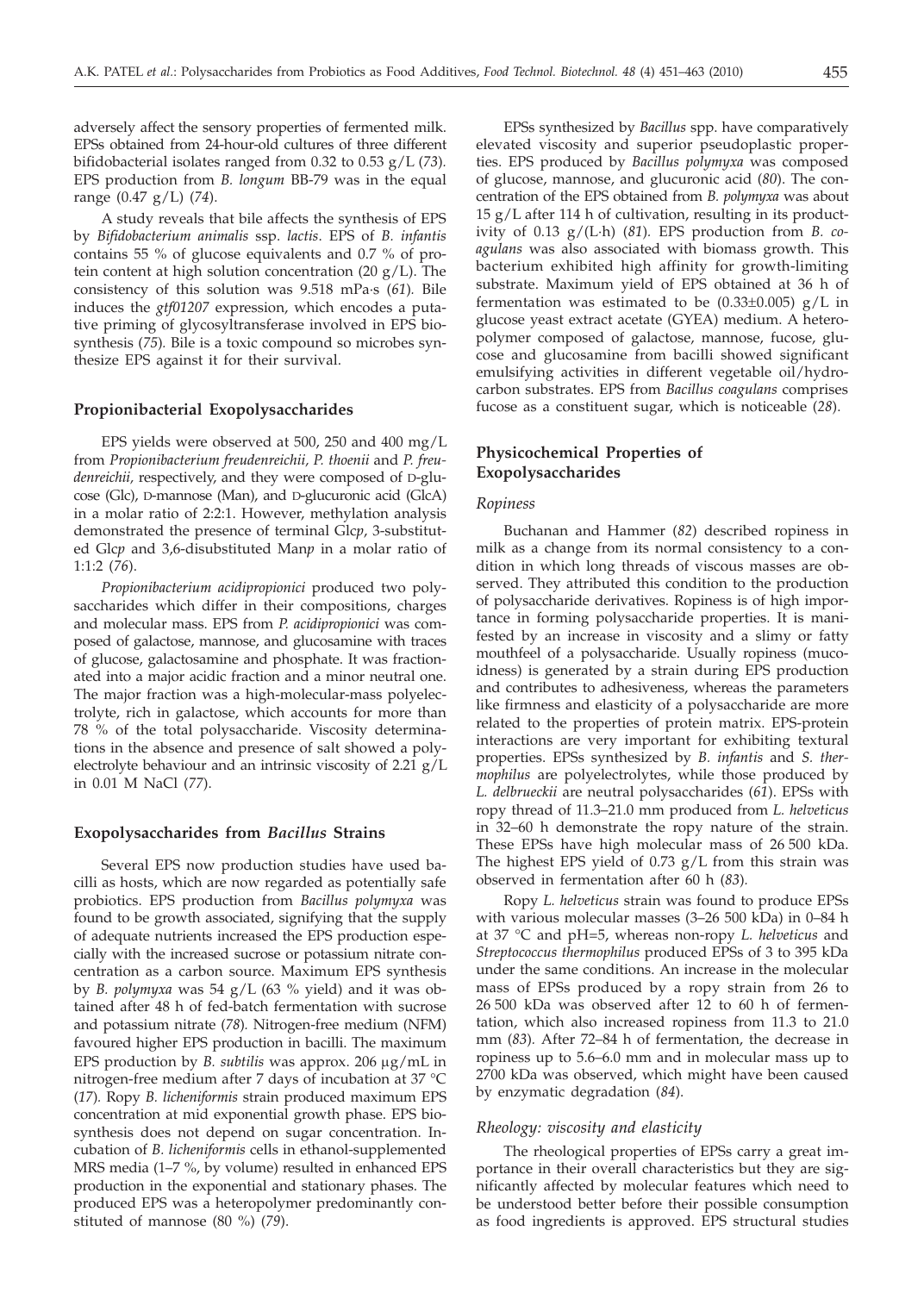are united with the rheological ones and reveal significant differences among exopolysaccharides, hence their rheological properties depend principally on intrinsic physicochemical characteristics, *viz*. molecular mass, polydispersity, monosaccharide composition and degree of substitution. EPSs exhibit remarkable thickening and shear- -thinning properties and display high intrinsic viscosities. Hence several slime-producing strains of lactic acid bacteria and bifidobacteria and their biopolymers have interesting functional and technological properties. Therefore, they have a huge application in bakery products.

The physicochemical properties of EPSs including viscosity depend on their molecular mass, monosaccharide composition, primary structure and interaction with milk constituents, mainly ions and proteins. It can be expected that the rheological properties of a purified EPS will differ from that observed in the context of a fermented product. Since both, the formation of gel and the biosynthesis of EPS occur during fermentation, the resulting networks are highly cross-linked. Two rheological characteristics can be distinguished: viscosity is the property of a material to resist deformation. In the context of fermented dairy products, this attribute can be described as slimy and fluid. Elasticity is the property of a material to recover its initial conformation after a deformation occurred. These attributes correspond to a firm body and gum-like fermented milk product. Both properties are important for the organoleptic quality of a product and for its appealing appearance and pleasant mouthfeel (*85*)*.*

Viscosity is a very significant characteristic of EPS solutions. Emulsification and viscosity are desirable features of a biopolymer for its application under extreme conditions, *e.g.* pH, temperature and salinity. Viscosity of EPS solutions depends on a number of characteristics related to the EPS structure, *viz.* composition of the polysaccharide, chain stiffness, branches and side groups in the polysaccharide chain (*2*)*.* Two kinds of viscosities have been discussed the most: intrinsic viscosity and apparent viscosity. Intrinsic viscosity is an important property of a polysaccharide which helps to isolate it from culture solutions. Polysaccharide exhibits high intrinsic viscosity with a high molecular mass and a rigid structure (*65*)*.* Two different *S. thermophilus* strains have been found to produce equal amounts of EPSs with similar composition and structure but with different molecular mass. They can vary in their effects on the viscosity of stirred yoghurts due to the differences in intrinsic viscosity as mentioned above (*86*)*.* Hence, various EPS- -producing strains may enhance the viscosity of yoghurt differently. A straightforward relationship between the apparent viscosity and EPS production has not been detected yet. Apparent viscosity measurements are performed at 25 °C and expressed in mPa·s.

The radius of gyration is used to demonstrate the dimensions of a polysaccharide chain. The EPS of 2.4·106 Da from *L. lactis* NIZO B891 exhibits smaller gyration radius as compared to the EPS of 1.4·106 Da from *L. lactis* NIZO B40 (*87*). The backbone of *L. lactis* NIZO B40 EPS is composed of  $\beta(1,4)$ -linked residues that demonstrate a rigid structure and a high specific volume, whereas the backbone of *L. lactis* NIZO B891 EPS has  $\alpha$ - and

 $\beta(1,6)$ -linked residues that impart a degree of flexibility, hence this EPS exhibits smaller radius of gyration.

EPS from *S. thermophilus* is composed of random coils as opposed to sequenced rigid polymers (*54*)*.* EPS from *L. lactis* ssp*. cremoris* is also confirmed to be composed of random coils (*88*)*.* These random coil polymers do not have permanent shape and acquire uncertain fluctuating tertiary structures. The viscosity of the solutions of EPS polymers comprising such coils is based on EPS concentration and specific volume (*89*)*.*

## **Fermentative Conditions**

To optimize the fermentation parameters, numerous challenges have been resolved prior to enhancing the EPS production but still there are various unsolved assignments. One of the key problems is the strain-specific behaviour (*90*) altering the fermentation conditions. Fermentation conditions are crucial and largely influence the EPS production. Non-optimal growth conditions of mesophilic LAB strains affect the production of EPS most (*91*)*.* In *Propionibacterium,* maximum EPS is synthesized at the incubation temperature of 23 °C (*92*)*.* Optimum temperatures for EPS production were determined for diverse LAB strains as follows: 25 °C for *L. lactis* (*93*), 40 °C for *S. thermophilus* ST 111 (*29*) and between 20 and 25 °C for *L. rhamnosus* (*91*)*.* Fermentation was carried out with *Leuconostoc* sp. CFR 2181 at 30 °C for 72 h and 200 rpm and the obtained EPS production was 25.4 g/L in EPS media (*25*). The EPS production by *L. delbrueckii* ssp*. bulgaricus* RR was found optimum in both ranges above 45 and below 30 °C along with the optimum growth (*94*)*.* In contrast, EPS productions by *L. acidophilus* and *L. casei* were maximum at the optimum growth temperature (*21*). High-molecular-mass EPSs are produced at low temperature fermentative process. Several reports revealed that the molecular structure and sugar composition of the EPSs depend on the fermentation conditions (*95*).

Ricciardi and Clement (*96*) emphasized the importance of medium composition and pH optimization for EPS production. Fermentations were performed with or without controlled pH prior to studying its influence on EPS production. Optimum pH values vary from one species to another and also for specific species. For *Propionibacterium,* optimum pH of 6.0 has been observed with 3.0 g/L of yeast extract in skimmed milk-based media, when EPS concentration varied from 0.1 to 0.3 g/L of glucose equivalent (*92*)*.* EPS production from *S. thermophilus* ST 111 was low at various pH values in milk-based .<br>media, where additional nitrogen source did not have a positive effect. However, with a controlled pH of 6.2, the addition of whey protein hydrolysate enhanced EPS production fivefold (*29*)*.* Optimal pH of 7–8 and a sufficient supply of oxygen are needed for the EPS production in bacilli. When cells are cultivated in the media containing ammonium, the growth rate of the cells is much faster than that in the nitrate-containing media.

Production of EPS was usually observed during the logarithmic phase. For some LAB, it continued into the stationary phase. Kinetic studies of EPS production were carried out every 4 h during 16–24 h of fermentation using *Lactobacillus rhamnosus* LR32 alone or in combina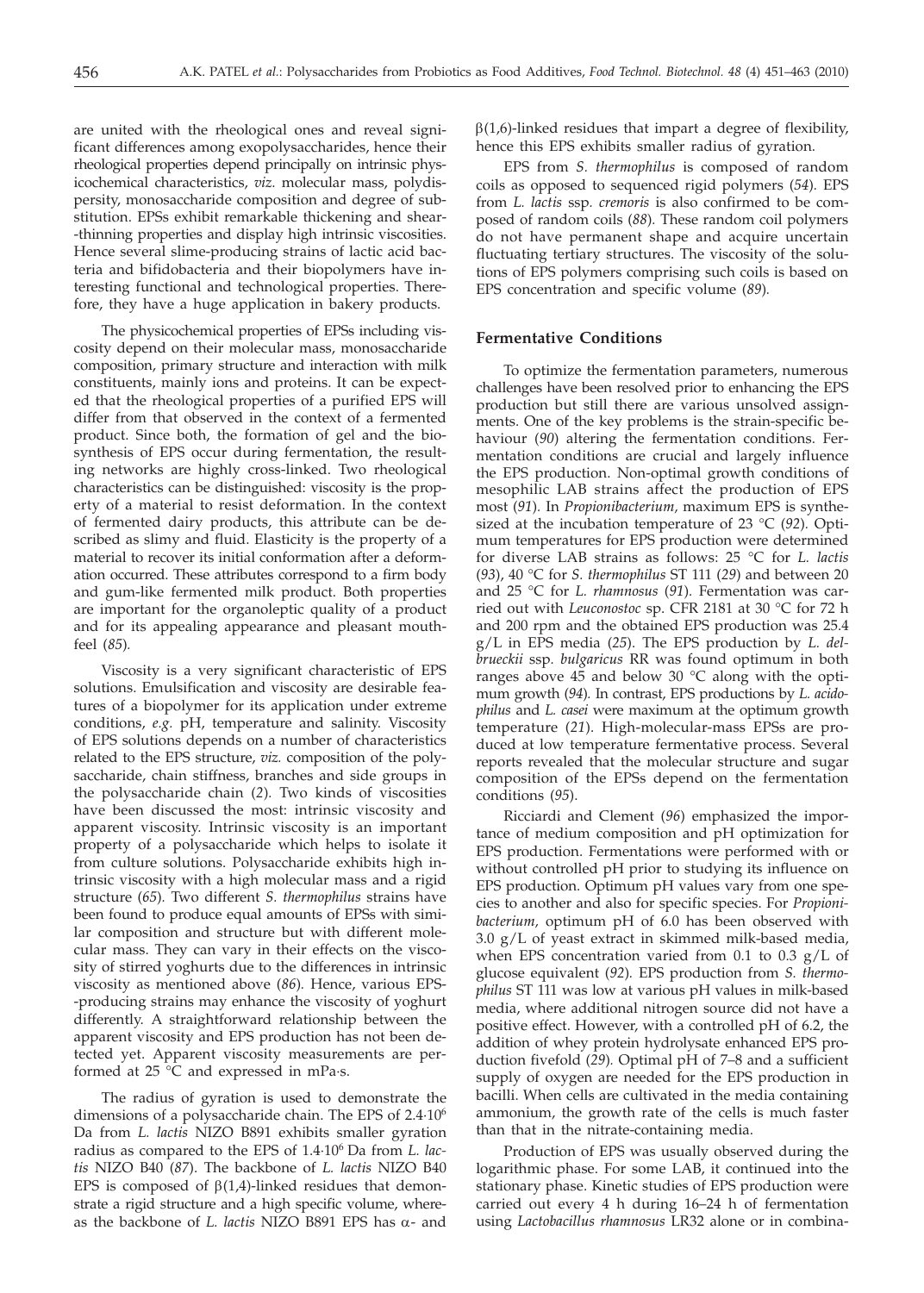tion with other probiotics. In such studies, the media comprised fructooligosaccharides and polydextrose with or without sucrose. Batch fermentations were conducted for 16 h using soybean extract inoculated with 1 to  $5.10<sup>3</sup>$ and 1 to  $5.10^5$  CFU/mL of pure and mixed cultures. Less growth was observed in *L. rhamnosus*-inoculated medium containing 12 % sucrose (>106 CFU/mL), followed first by *L. rhamnosus* in soybean extract without sucrose (>107 CFU/mL) and then by *L. rhamnosus* mixed with other probiotics and 12 % sucrose  $(>10^9 \text{ CFU/mL})$ . At the same time, the control fermented product from the probiotic mixture with 12 % of sucrose reached >10<sup>7</sup> CFU/mL. EPSs had molecular mass between 9 300 and 73 000 Da, similar to tri- and tetrasaccharides (*97*)*.* The study of the effect of different gaseous conditions on the physicochemical properties of yoghurt revealed that EPS production by LAB was maximum under the extreme oxidoreduction potential (oxidizing condition) and under N2 ––H2 – reducing condition (*98*)*.*

Insight into the biological role of EPSs could offer a better understanding prior to designing physiological parameters leading to enhanced EPS production. Moreover, such information would enable us to find optimum parameters for mutants prior to increased EPS production. However, the physiological function of EPSs has not been established clearly. It is not likely that EPSs serve as a reserve source of energy and carbon since EPS-producing bacteria are mostly not capable of degrading their own EPS, although unrelated microbes sometimes catabolize polysaccharides of other bacteria (*99*)*.* EPS production by *L. lactis* is very unstable under laboratory conditions, therefore, it would be significant to consider different regulatory aspects in metabolic engineering such as physiological and genetic for closer insight of sugar degradation and EPS biosynthesis pathways (*100*)*.*

## **Genetics**

Exopolysaccharide production is well studied in LAB, bifidobacteria and propionibacteria. Identification of EPS gene clusters and the functional role of the gene products have been reported for a number of food-grade microorganisms, especially *Streptococcus thermophilus* (*101*) and *Lactococcus lactis* (*102*)*.* These bacteria contain specific *eps* gene clusters in their genome which are involved in EPS production, transportation, polymerization, and chain length determination. The function of the glycosyltransferase genes has been well recognized and it improved the EPS engineering immensely. EPS biosynthesis needs housekeeping genes (*galE, galU, rfbABCD*) in addition to the *eps* genes. The classification and characterization of numerous housekeeping genes (*galE, galU, rfbABCD*) allows the design of metabolic engineering strategies that would lead to enhanced EPS production. Studies with mathematical modelling refined the approach in order to predict the physiochemical rate of EPS synthesis into the system. Genetic modifications have been shown to be successful in enhancing the production of EPS (*103*)*.*

The genetic instability of EPS production is a serious problem for industrial applications. Several studies have reported low production, or a change in the EPS

composition (*104,105*)*.* The instability was observed both of strains harbouring plasmids that encode genes for EPS production (*3,102*) and of strains which do not contain such plasmids (*106*)*.* Although transposable elements have been identified in the vicinity or even within EPS gene clusters, it is for the time being not substantiated if they are the main cause of the observed genetic instabilities. When the EPS production is plasmid encoded, conjugal transfer of this EPS plasmid can be applied to obtain new EPS-producing strains, as has been demonstrated for the *L. lactis* EPS plasmid pNZ4000 (*102*)*.* Plasmids are comprised of replicons that are functional in restricted host-range, which limits the transformation of feasible recipients (*107*)*.* To overcome limited host range, one approach is to clone the *eps* gene cluster on a broad host-range plasmid, as has been done for the streptococcal Sfi6 *eps* gene cluster (*106*)*.*

Genes involved in the synthesis of numerous EPSs produced by probiotic strains have been cloned and many of them have been characterized. Genes directing repeating unit synthesis and those involved in polymerization are putative targets for metabolic engineering studies to modify the physicochemical properties of the EPS by introducing new groups in the repeating unit or modifying the chain length. Moreover, rising and shuffling the pool of nucleotide sugars may have an encouraging effect on EPS production levels. Genes involved in the EPS biosynthesis in *Lactococcus* spp*.* reside in clusters and apparently these are much conserved. The genes coding for the enzymes and regulatory proteins required for EPS synthesis are of plasmid origin in the mesophilic LAB strains, *e.g*. *Lactococcus,* and chromosomally based in the thermophilic strains of *Streptococcus* and *Lactobacillus*.

For genetic engineering approach, the biosynthetic pathway can be divided into four reaction steps. These are the reactions involved in sugar transport into the cytoplasm, the synthesis of sugar-1-phosphates, activation and coupling of sugars, and processes involved in the EPS export. Each of these steps must be evaluated and explored in developing strategies for the engineering of EPS products. Genetic engineering could be used as a tool to direct the EPS synthesis and introduce desired properties by altering the composition or chain length. Such approach has been made in order to enhance the activities of certain enzymes involved in the biosynthetic pathway. For genetic manipulation prior to enhancing the EPS production, a comprehensive understanding of the flux of metabolites in each of the enzyme- -catalyzed reactions is required. Current research is focused on the flux of carbon feed to the sugar nucleotides that can be altered either by deletion of genes coding for key enzymes, *e.g.* the PGMs, or by functional over-expression of the UDP-glucophosphorylases and/or uridyl- -transferases.

Sugar nucleotide concentration is crucial for EPS biosynthesis. The over-expression of *cps3D* (analogue of UDP- -glucose dehydrogenase) and *cps3S* (CPS synthase type 3) genes from *S. pneumonia* into *L. lactis* resulted in a low production of CPS type 3: a linear structure composed of -3-b-D-GlcUA-(1,4)-b-D-Glc-1 repeating units (*108*)*.* The CPS type 3 is increased by the coexpression of *cps3U* gene, which encodes an UDP-glucose pyrophosphory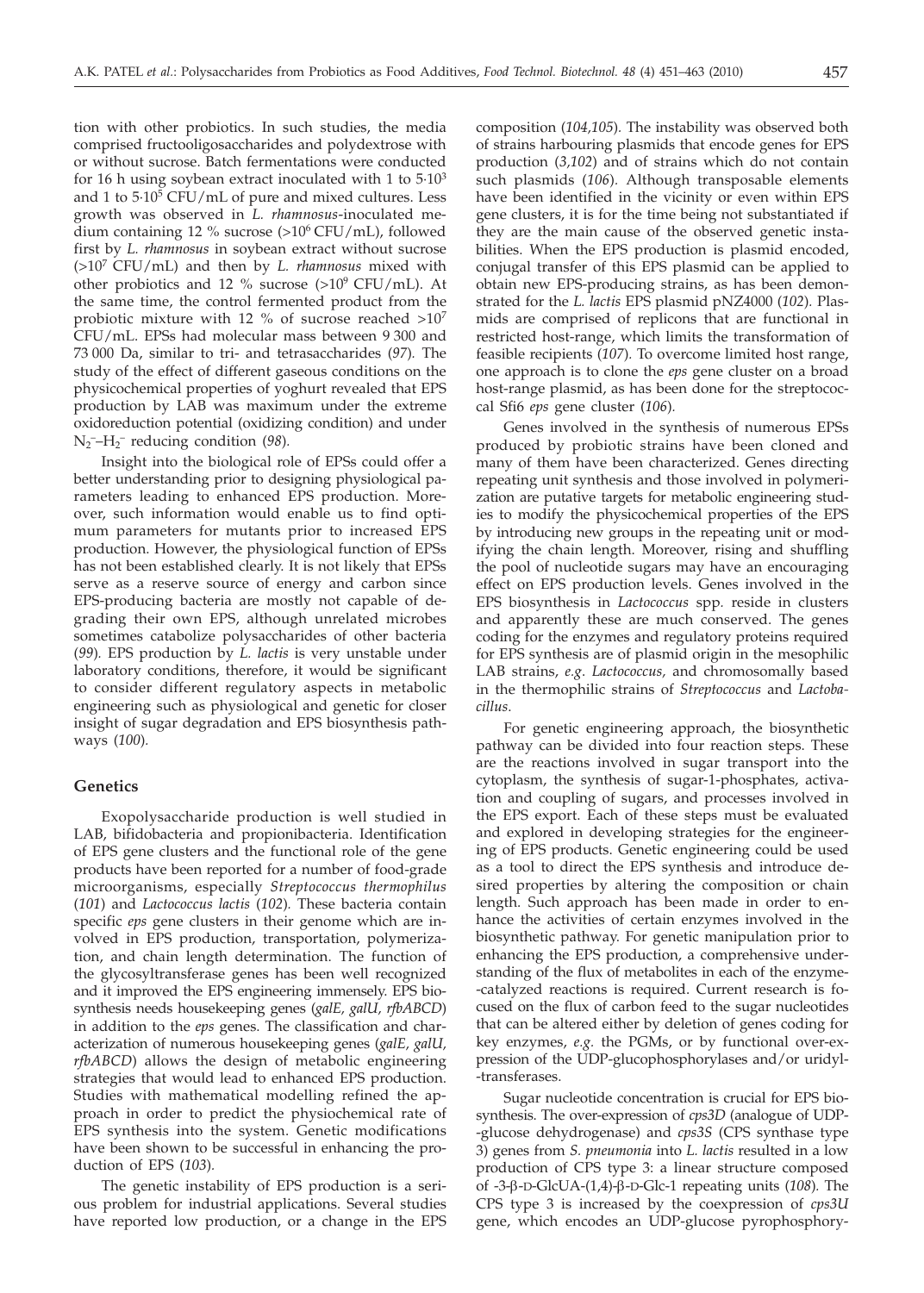lase (GalU) analogue (*109*)*.* The UDP-glucose level in *L. lactis* is controlled by the level of GalU enzyme. Increased UDP-glucose and UDP-galactose levels were obtained due to homologous overexpression of the galU gene, which supports the concept that GalU enzyme certainly controls the production of these sugar nucleotides in wild-type cells (*102*)*.* UDP-galactose epimerase (GalE) is another vital enzyme in sugar nucleotide and EPS biosyntheses. Assessment of EPS production in *L. lactis galE* mutant strain exhibited microscopic levels of UDP- -galactose which stopped the EPS biosynthesis in glucose- -supplemented media, whereas EPS production could be achieved by the addition of galactose. Furthermore, such mutants are not dividing appropriately when grown on glucose alone, which specifies a significant role for UDP- -galactose as a precursor in cell wall biosynthesis (*102*)*.* Sometimes the EPS production level could be reliant on the regulation of the EPS biosynthesis machinery, rather than on that of the level of sugar nucleotides and this prospect is supported by over-expression of glycosyltransferase *epsD* in *L. lactis.* Consequently, EPS production has been increased (*110*)*.*

Most of the genetic alteration approaches have focused on the genes coding for the glycosyl-transferases. The genes coding for such enzyme undergo non-polar disruption. Moreover, the *epsD* gene of *L. lactis* NIZO B40 failed to produce EPS (*111*)*.* However, both homologous and heterologous insertion approaches of genes coding for priming galactosyltransferases resulted in the failure to produce EPS, possibly because the transferase activities involved in the synthesis of oligosaccharide repeat units were restricted to specific lipid-bound acceptor sugars.

The heterologous gene insertion from Gram-negative to Gram-positive bacteria has also been carried out. A complete gene cluster from *S. thermophilus* Sfi6 has been expressed into a non-EPS producer *L. lactis* MG1363, which did not result in an adequate production of EPS (*112*)*.* Importantly, the structure of the produced EPS varied from that of *S. thermophilus* Sfi6 EPS, since the  $\alpha(1,6)$ -linked  $\alpha$ -D-Galp in the main chain of  $\alpha$ -D-galactose replaced the a-D-*N*-acetylgalactosamine. The synthesis of a 'designer' polysaccharide has also been developed, where the *aceP* gene was inactivated in the EPS-producing strain. This gene codes for a glucosyltransferase required in the construction of a branching side chain. The EPSs synthesised by the genetically modified bacteria have a truncated branch (*113*)*.* The major problem faced by the researchers in this field is the instability of expression, which inhibits the industrial application.

*L. mesenteroides* B-742CB dextransucrase (168.6 kDa) gene *dsrB742* was inserted into a pRSET expression vector. The extracellular activity of such enzyme increased about 6.7-fold after the expression in *E. coli* BL21(DE3) pLysS, compared to native strain. The purified enzyme showed similar biochemical properties, but the ability to synthesize  $\alpha(1,3)$  branching decreased in comparison with *L. mesenteroides* B-742CB dextransucrase (*114*)*.* The *L. re*uteri levansucrase His<sub>6</sub>-(pRBBm15) and Strep-tagged (pRBBm13) variants were coproduced extracellularly in *B. megaterium* host. Levansucrase secretion of the host was mediated by signal peptide of the extracellular esterase

LipA, which was further increased with the coexpression of the signal peptidase gene *sipM*. Fused affinity tags allowed the efficient one-step purification of the levansucrase which synthesized new fructosyloligosaccharides from the novel donor substrates D-Gal-Fru, D-Xyl-Fru, D-Man-Fru, and D-Fuc-Fru (*115*)*.*

# **Ecological Significance of Probiotic Exopolysaccharides**

The ecological significance of EPS production was found to be linked mainly to the biofilm formation, stress resistance and sucrose utilization in LAB strains. The occurrence of HoPS- and HePS-producing LAB strains in the oral cavity and intestinal ecosystems confirms the significance of EPS formation for the survival of these strains in such type of adverse conditions. EPS produced by intestinal lactobacilli may participate in similar functions (*116*)*.* EPSs produced by probiotics support the host strain to coaggregate and adhere to intestinal epithelial cells and also to interfere with pathogenic bacterial adhesion to human intestinal mucus (*117*). This indicates that EPSs may play a role in the gut that is mainly related to the colonization of probiotics in these competitive surroundings. It has also been suggested that EPSs play a role in the sequestering of essential cations (*118*)*,* in adhesion and in biofilm formation (*15,119*)*.*

## **Applications**

EPSs exhibit immense diversity in composition, so they can find numerous applications in food, cosmetic, agronomy and pharmaceutical industries. EPS production by diverse probiotic hosts could be significant for applications in the food industry provided they give sufficient yield. The production process should be economically feasible, which could be possible by employing cheaper substrates and cost-effective fermentation conditions. Probiotic strains which are facultative anaerobes would be more effective in producing energy and could overcome the problem of low oxygen level, which occurs during EPS production by obligate aerobes, *viz. X. campestris.*

Firmness and creaminess are the most significant sensory attributes of dairy products popular among consumers. The addition of EPSs as texturizers and stabilizers increases the viscosity of the product, and they interact with proteins and micelles by binding water, hence supporting the rigidity of the casein network. However, EPSs can decrease syneresis and improve product stability. EPSs synthesized from few strains of lactic acid bacteria (LAB) can improve textural properties and decrease susceptibility to syneresis in fermented dairy products (*2*)*.* A better perception of the structure-function relationship of EPSs in a dairy food matrix remains a challenge in order to improve their applications to meet the consumers' demand for delicious and also healthier products. The use of dextran in panettone and other types of bread is known; likewise, the addition of non- -bacterial hydrocolloids is adopted traditionally in industrial baking process (*120*). Numerous studies revealed the initiative of substitution of these additives by probiotic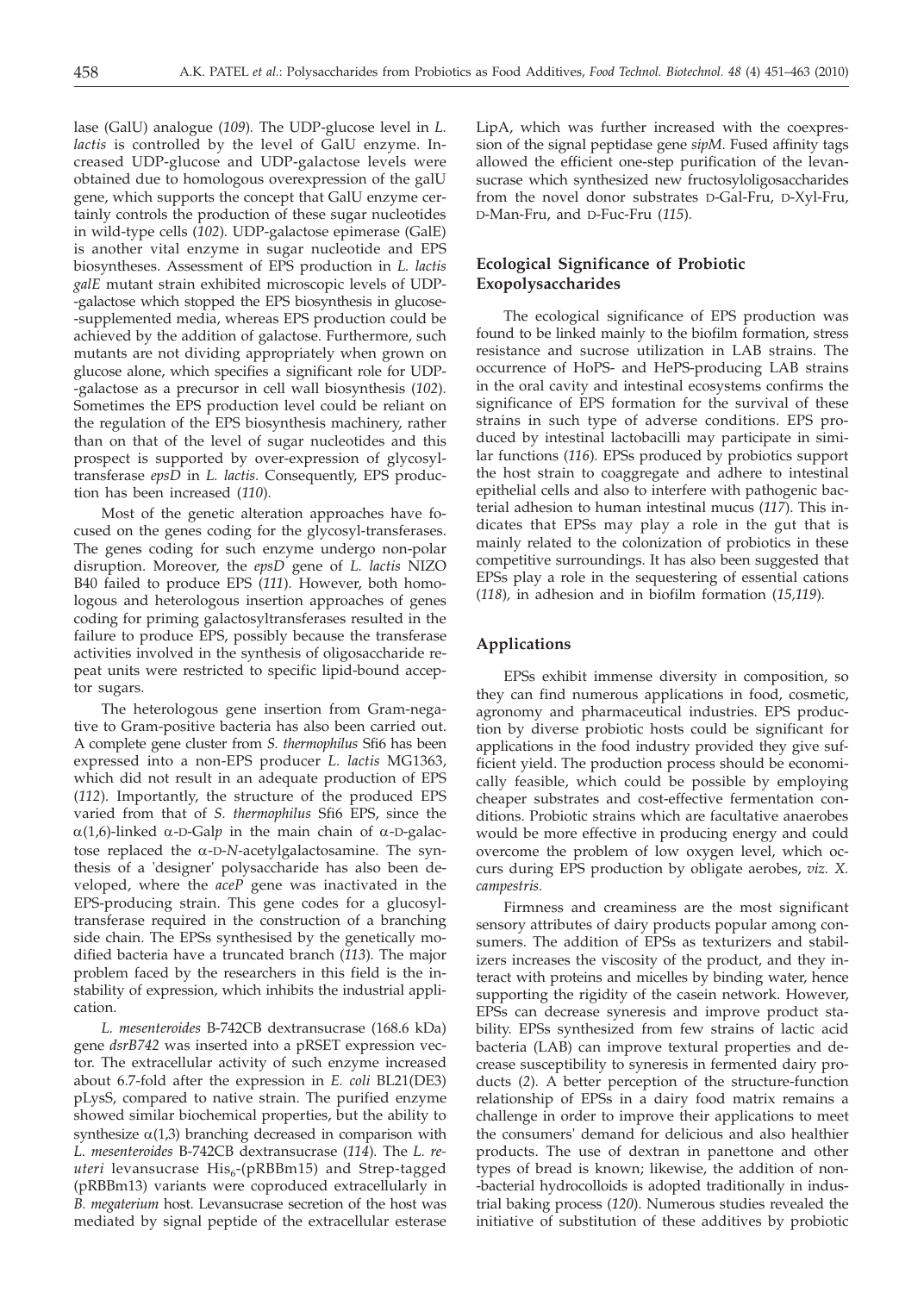EPS (*viz*. levan), which offer data for dough and bread parameters, *viz.* textural factors, water retention, moisture and specific bread volume (*121*)*.*

The benefits of EPSs are enormous, which encourages their explorations. The commercial exploitation of probiotic EPSs would certainly develop novel applications (*120,122*). In this context, considerable progress has been made in discovering and developing new microbial EPSs that possess novel industrial importance (*123*)*.* The consumption of EPSs with health benefits has been achieved (*124*)*.* In addition, there are reports on the positive effect of EPSs produced by *Lactobacillus* on gut health, *viz.* an anti-tumor effect (*125*)*,* a cholesterol-lowering effect by the EPSs from fermented milk viili (a type of Finnish yoghurt) (*126*) and immunomodulatory effects of EPS from *Bifidobacterium adolescentis* M101-4 (*127*)*.* EPS synthesized by bifidobacteria from dairy and intestinal origins can modulate the intestinal microbiota *in vitro*, promoting changes in some numerically and metabolically relevant microbial populations and shifts in the production of short chain fatty acids (*62*)*.*

There is not a single report available on EPS application in fermented meat products, sauerkraut or vinegar in order to understand their effect on them. *In situ* production appears to be less effective in traditional wheat and rye dough systems due to strain-dependent acid formation, which may be required but counteracts positive EPS effects. Forthcoming chances of EPS application may therefore lie within special applications as in gluten- -free bread, where both reduced pH and EPS should have synergistic positive effects on the structure.

EPS from *Bacillus licheniformis* impaired HSV-2 replication in human peripheral blood mononuclear cells (PBMC) and exhibited antiviral and immunomodulatory effects (*128*)*.* Levan (HoPS) finds application in cosmetic, pharmaceutical and chemical industries. It is also being used as a food or feed additive with prebiotics and has been reported to exhibit hypocholesterolemic effects (*129*)*.* Alginates can be used as thickening agents (*130*)*.* Xanthan is widely used as a viscosifer, thickener, emulsifier or stabilizer in the food industry (*131*)*.* Several other biological roles of EPSs have been suggested. These include a selective advantage in the natural habitat of these microbes, such as protection against dehydration, phagocytosis and protozoan predation, bacteriophage attack, antibiotics, or toxic compounds (*119*)*.* The major limitation for the growth of EPSs as food ingredients on industrial scale is their low yield during fermentation. A reduction in the acetic to propionic acid ratio has been proposed as an indicator of a potential hypolipidemic effect of prebiotics (*132*). EPSs from bifidobacteria exhibited such acid ratio (*62*).

*L. lactis* survival during the gut transition is not influenced by EPS production. They can be found either attached to the cell or in suspension that offers improved tolerance against copper and nisin (positively charged bacteriocin). Moreover, cell-associated EPSs also protect the bacteria against bacteriophages and lysozymes. EPSs do not show positive influence on bacterial survival when exposed to increased temperature, freezing, freeze drying and antibiotics (*118*)*.* The bifidobacterial cell wall components in cell culture extract exhibited intense effects on cell proliferation and cytokine production but EPSs

neither stimulated lymphocyte proliferation nor induced cytokine secretion (*73*).

## **Conclusion**

The investigation in order to obtain healthy nutraceuticals with valuable bioactive properties has drawn attention to probiotic exopolysaccharides. Functional foodstuffs which assert health-related benefits beyond their dietetic constituents are growing steadily in the food industry worldwide. The evidence of the encouraging health properties of probiotic exopolysaccharides is well accredited. Probiotic bacteria could serve as live bio-factories for the production of various polysaccharides for novel application in food processing industry. Carbon metabolism influences the sugar nucleotide alteration but nitrogen source was not found to be directly correlated with EPS production. The development of probiotic strains that produce EPSs at commercial level cannot be achieved until mutual approaches of fermentation studies and genetics are employed prior to synergistic manipulations for elevated microbial activities or physiology.

The knowledge about EPS production in probiotic bacteria has developed greatly over the last three decades. Studies dealing with EPS production have led to the identification and characterization of interesting housekeeping genes. The encoded enzymes are essential for designing metabolic engineering strategies to increase EPS production level by probiotic organisms. However, until today this approach has been hampered by the lack of EPS biosynthesis. The development of models will add a correct correlation to metabolic engineering approaches. Studies based on modelling must be developed to predict the behaviour of EPS and their several crucial molecular properties like molecular mass or chain length, polymer stiffness or monomer linkage type in EPS backbone that determine their effect on a product property like viscosity. Such models must be validated further prior to accomplishing a perfect approach to predict the exact properties of a specific EPS. EPS research is needed to construct an improved and altered probiotic strains that could produce designer EPSs at an increased level.

#### *Acknowledgement*

Reeta Rani Singhania is thankful to Council of Scientific and Industrial Research, New Delhi, India for the award of a senior research fellowship.

## **References**

- *1.* I.W. Sutherland: Polysaccharides from Microorganisms, Plants and Animals. In: *Biopolymers, Vol. 5: Polysaccharides I. Polysaccharides from Prokaryotes,* E.J. Vandamme, S. De Baets, A. Steinbüchel (Eds.), Wiley-VCH, Weinheim, Germany (2002) pp. 1–19.
- *2.* P. Ruas-Madiedo, R. Tuinier, M. Kanning, P. Zoon, Role of exopolysaccharides produced by *Lactococcus lactis* subsp*. cremoris* on the viscosity of fermented milks, *Int. Dairy J. 12* (2002) 689–695.
- *3.* J. Cerning, Exocellular polysaccharides produced by lactic acid bacteria, *FEMS Microbiol. Lett. 87* (1990) 113–130.
- *4.* A.K. Patel, M.K. Deshattiwar, B.L. Chaudhari, S.B. Chincholkar, Production, purification, and chemical characteri-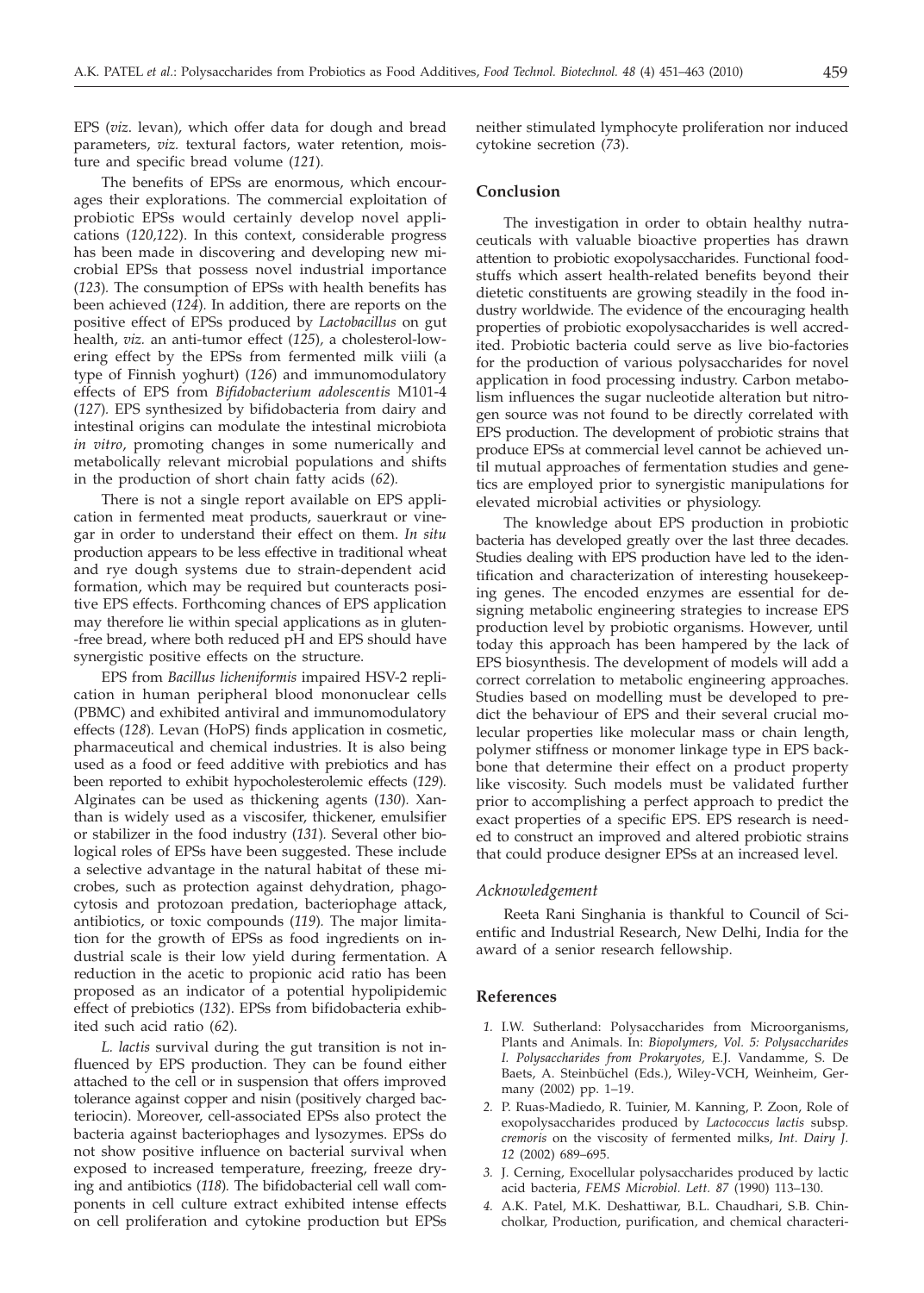zation of the catecholate siderophore from potent probiotic strains of *Bacillus* spp., *Bioresour. Technol. 100* (2009) 368–373.

- *5.* A.K. Patel, J.J. Ahire, S.P. Pawar, B.L. Chaudhari, S.B. Chincholkar, Comparative accounts of probiotic characteristics of *Bacillus* spp. isolated from food waste, *Food Res. Int. 42* (2009) 505–510.
- *6.* J. Cheon, S.B. Kim, S.W. Park, J.K. Han, P. Kim, Characterization of L-arabinose isomerase in *Bacillus subtilis*, a GRAS host, for the production of edible tagatose, *Food Biotechnol. 23* (2009) 8–16.
- *7.* The maintenance of the list of QPS microorganisms intentionally added to food or feed, Scientific Opinion of the Panel on Biological Hazards, European Food Safety Authority (2008) (*http://www.efsa.europa.eu/EFSA/efsa\_locale-117862- 0753812\_1211902221481.htm*).
- *8.* M.E. Sanders, L. Morelli, T.A. Tompkins, Spore formers as human probiotics: *Bacillus, Sporolactobacillus*, and *Brevibacillus*, *Compr. Rev. Food Sci. Food Saf. 2* (2006) 101–110.
- *9.* G. Gardiner, C. Stanton, P.B. Lynch, J.K. Collins, G. Fitzgerald, R.P. Ross, Evaluation of Cheddar cheese as a food carrier for delivery of a probiotic strain to the gastrointestinal tract, *J. Dairy Sci. 82* (1999) 1379–1387.
- *10.* M.B. Roberfroid, Inulin-type fructans: Functional food ingredients, *J. Nutr.* (Suppl. 1), *137* (2007) 2493–2502.
- *11.* H.M. Stack, N. Kearney, C. Stanton, G.F. Fitzgerald, R.P. Ross, Association of  $\beta$ -glucan endogenous production with increased stress tolerance of intestinal lactobacilli, *Appl. Environ. Microbiol. 76* (2010) 500–507.
- *12.* C. Staudt, H. Horn, D.C. Hempel, T.R. Neu, Volumetric measurements of bacterial cells and extracellular polymeric substance glycoconjugates in biofilms, *Biotechnol. Bioeng. 88* (2004) 585–592.
- *13.* M. Tieking, W. Kühnl, M.G. Gänzle, Evidence for formation of heterooligosaccharides by *Lactobacillus sanfranciscensis* during growth in wheat sourdough, *J. Agric. Food Chem. 53* (2005) 2456–2461.
- *14.* J. Azeredo, R. Oliveira, The role of exopolymers produced by *Sphingomonas paucimobilis* in biofilm formation and composition, *Biofouling*, *16* (2000) 17–27.
- *15.* S. Badel, C. Laroche, C. Gardarin, T. Bernardi, P. Michaud, New method showing the influence of matrix components in *Leuconostoc mesenteroides* biofilm formation, *Appl. Biochem. Biotechnol*. *151* (2008) 364–370.
- *16.* S.A. Kimmel, R.F. Roberts, G.R. Ziegler, Optimization of exopolysaccharide production by *Lactobacillus delbrueckii* subsp. *bulgaricus* RR grown in a semi-defined medium, *Appl. Environ. Microbiol. 64* (1998) 659–664.
- *17.* J.F. Borgio, B.J. Bency, S. Ramesh, M. Amuthan, Exopolysaccharide production by *Bacillus subtilis* NCIM 2063, *Pseudomonas aeruginosa* NCIM 2862 and *Streptococcus mutans* MTCC 1943 using batch culture in different media, *Afr. J. Biotechnol. 8* (2009) 5454–5457.
- *18.* J. Cerning, C.M.G.C. Renard, J.F. Thibault, C. Bouillanne, M. Landon, M. Desmazeaud, L. Topisirovic, Carbon source requirements for exopolysaccharide production by *Lactobacillus casei* CG11 and partial structure analysis of the polymer, *Appl. Environ. Microbiol. 60* (1994) 3914–3919.
- *19.* C. Ying, S. Liping, Z. Yong, W. Lei, A. Liguo, The production-influencing factors of extracellular polysaccharide (EPS) from a strain of lactic acid bacteria and EPS extraction, *Front. Biol. China*, *1* (2006) 236–240.
- *20.* M. Dueñas, A. Munduate, A. Perea, A. Irastorza, Exopolysaccharide production by *Pediococcus damnosus* 2.6 in a semi- -defined medium under different growth conditions, *Int. J. Food Microbiol. 87* (2003) 113–120.
- *21.* S. Petry, S. Furlan, M.J. Crepeau, J. Cerning, M. Desmazeaud, Factors affecting exocellular polysaccharide production by *Lactobacillus delbrueckii* subsp. *bulgaricus* grown

in a chemically defined medium, *Appl. Environ. Microbiol. 66* (2000) 3427–3431.

- *22.* T. Morishita, Y. Deguchi, M. Yajima, T. Sakurai, T. Yura, Multiple nutritional requirements of lactobacilli: Genetic lesions affecting amino acid biosynthesis pathways, *J. Bacteriol. 48* (1981) 64–71.
- *23.* J.C. de Man, M. Rogosa, M.E. Sharpe, A medium for the cultivation of lactobacilli, *J. Appl. Bacteriol. 23* (1960) 130– 135.
- *24.* M. Korakli, M. Pavlovic, M.G. Gänzle, R.F. Vogel, Exopolysaccharide and kestose production by *Lactobacillus sanfranciscensis* LTH2590, *Appl. Environ. Microbiol. 69* (2003) 2073– 2079.
- *25.* S.V.N. Vijayendra, G. Palanivel, S. Mahadevamma, R.N. Tharanathan, Physico-chemical characterization of an exopolysaccharide produced by a non-ropy strain of *Leuconostoc* sp*.* CFR 2181 isolated from *dahi*, an Indian traditional lactic fermented milk product, *Carbohydr. Polym. 72* (2008) 300– 307.
- *26.* M. Takeda, I. Suzuki, J.I. Koizumi, *Paenibacillus hodogayensis* sp. nov., capable of degrading the polysaccharide produced by *Sphaerotilus natans, Int. J. Syst. Evol. Microbiol. 55* (2005) 737–741.
- *27.* A.I. Sanni, A.A. Onilude, S.T. Ogunbanwo, I.F. Fadahunsi, R.O. Afolabi, Production of exopolysaccharides by lactic acid bacteria isolated from traditional fermented foods in Nigeria, *Eur. Food Res. Technol. 214* (2002) 405–407.
- *28.* V.P. Kodali, S. Das, R. Sen, An exopolysaccharide from a probiotic: Biosynthesis dynamic, composition and emulsifying activity, *Food Res. Int. 42* (2009) 695–699.
- *29.* F. Vaningelgem, R. Van der Meulen, M. Zamfir, T. Adriany, A.P. Laws, L. De Vuyst, *Streptococcus thermophilus* ST 111 produces a stable high-molecular-mass exopolysaccharide in milk-based medium, *Int. Dairy J. 14* (2004) 857–864.
- *30.* G.J. Grobben, I. Chin-Joe, V.A. Kitzen, I.C. Boels, F. Boer, J. Sikkema *et al.*, Enhancement of exopolysaccharide production by *Lactobacillus delbrueckii* subsp. *bulgaricus* NCFB 2772 with a simplified defined medium, *Appl. Environ. Microbiol. 64* (1998) 1333–1337.
- *31.* M. Vancanneyt, J. Mengaud, I. Cleenwerck, K. Vanhonacker, B. Hoste, P. Dawyndt *et al.*, Reclassification of *Lactobacillus kefirgranum* Takizawa *et al.* 1994 as *Lactobacillus kefiranofaciens* subsp. *kefirgranum* subsp. nov. and emended description of *L. kefiranofaciens* Fujisawa *et al.* 1988, *Int. J. Syst. Evol. Microbiol. 54* (2004) 551–556.
- *32.* J. Krahulec, J. Krahulcová, Increase in hyaluronic acid production by *Streptococcus equi* subsp. *zooepidemicus* strain deficient in b-glucuronidase in laboratory conditions, *Appl. Microbiol. Biotechnol. 71* (2006) 415–422.
- *33.* F. Sarwat, S.A.U. Qader, A. Aman, N. Ahmed, Production and characterization of a unique dextran from an indigenous *Leuconostoc mesenteroides* CMG713, *Int. J. Biol. Sci. 4* (2008) 379–386.
- *34.* B.E. Brooker, Ultrastructural surface changes associated with dextran synthesis by *Leuconostoc mesenteroides, J. Bacteriol. 131* (1977) 288–292.
- *35.* M. Pidoux, M.F. Pilet, V. Ripoche, Growth performances of *Lactobacillus hilgardii* immobilized in dextran gel and in continuous fermentation, *World J. Microbiol. Biotechnol. 8* (1992) 393–398.
- *36.* P.F. de Palencia, M.L. Werning, E. Sierra-Filardi, M.T. Dueñas, A. Irastorza, A.L. Corbí, P. López, Probiotic properties of the 2-substituted  $(1,3)$ - $\beta$ -D-glucan-producing bacterium *Pediococcus parvulus* 2.6, *Appl. Environ. Microbiol. 75* (2009) 4887–4891.
- *37.* C. Monteiro, I. Saxena, X. Wang, A. Kader, W. Bokranz, R. Simm *et al.*, Characterization of cellulose production in *Escherichia coli* Nissle 1917 and its biological consequences, *Environ. Microbiol. 11* (2009) 1105–1116.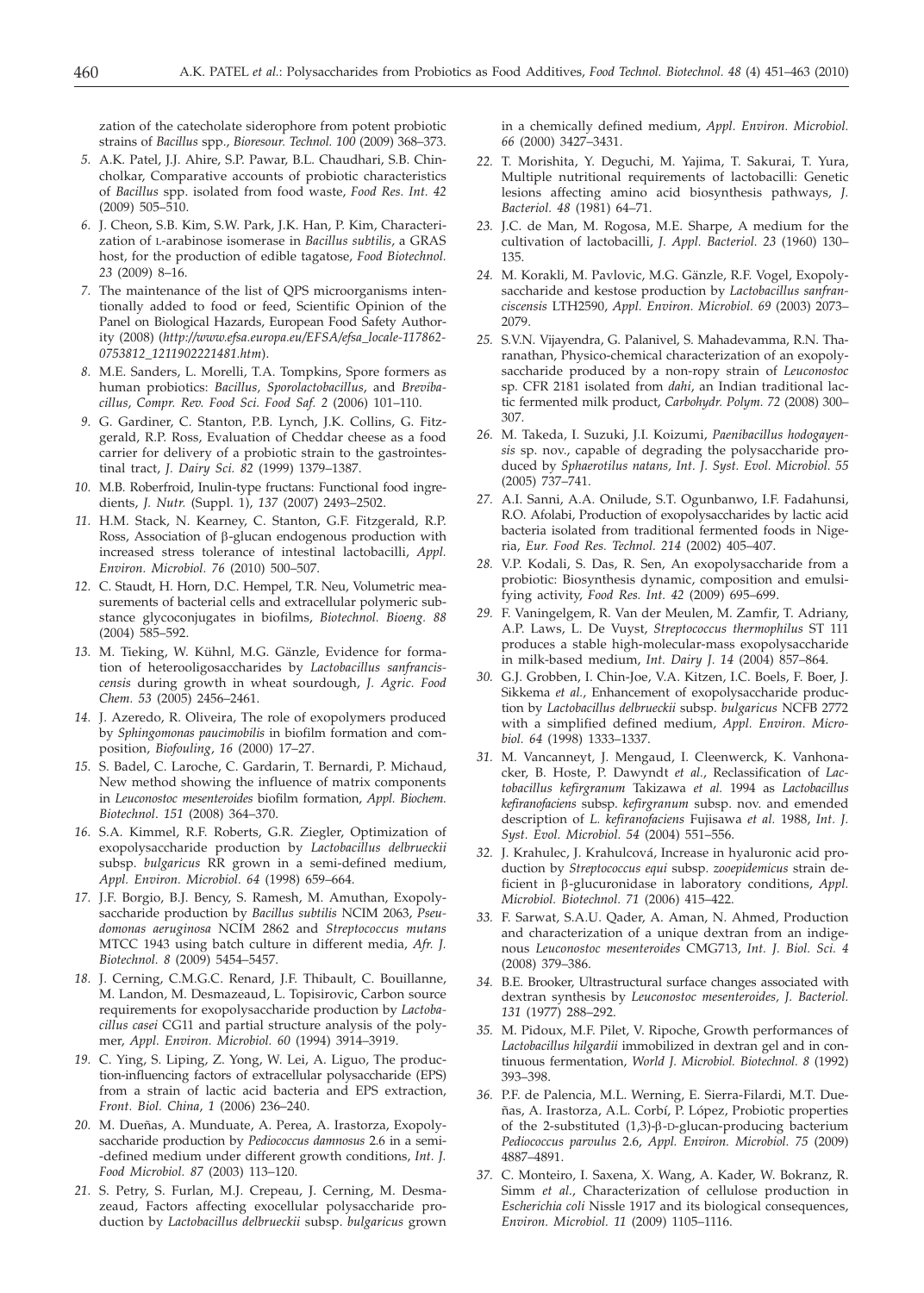- *38.* R.J. Lamont, H.F. Jenkinson, Adhesion as an Ecological Determinant in the Oral Cavity. In: *Oral Bacterial Ecology: The Molecular Basis,* H.K. Kuramitsu, R.P. Ellen (Eds.), Horizon Scientific Press, Norfolk, UK (2000) pp. 131–168.
- *39.* J.F. Robyt: Mechanisms in the Glucansucrase Synthesis of Polysaccharides and Oligosaccharides from Sucrose. In: *Advances in Carbohydrate Chemistry and Biochemistry, Vol. 51,* D. Horton (Ed.), Academic Press, San Diego, CA, USA (1995) pp. 133–168.
- *40.* V. Olivares-Illana, A. Lopez-Munguia, C. Olvera, Molecular characterization of inulosucrase from *Leuconostoc citreum*: A fructosyltransferase within a glucosyltransferase, *J. Bacteriol. 185* (2003) 3606–3612.
- *41.* S.A.F.T. Van Hijum, E. Szalowska, M.J.E.C. van der Maarel, L. Dijkhuizen, Biochemical and molecular characterization of a levansucrase from *Lactobacillus reuteri*, *Microbiology, 150* (2004) 621–630.
- *42.* M. Tieking, M. Korakli, M.A. Ehrmann, M.G. Gänzle, R.F. Vogel, *In situ* production of exopolysaccharides during sourdough fermentation by cereal and intestinal isolates of lactic acid bacteria, *Appl. Environ. Microbiol. 69* (2003) 945– 952.
- *43.* S. Kralj, E. Stripling, G.H. Van Geel-Schutten, M.J.E.C. Van Der Maarel, L. Dijkhuizen, Highly hydrolytic reuteransucrase from probiotic *Lactobacillus reuteri* strain ATCC 55730, *Appl. Environ. Microbiol. 71* (2005) 3942–3950.
- *44.* S.A. Van Hijum, K. Bonting, M.J. van der Maarel, L. Dijkhuizen, Purification of a novel fructosyltransferase from *Lactobacillus reuterii* strain 121 and characterization of the levan produced, *FEMS Microbiol. Lett. 5* (2001) 323–328.
- *45.* B. Degeest, L. De Vuyst, Indication that the nitrogen source influences both amount and size of exopolysaccharides produced by *Streptococcus thermophilus* LY03 and modelling of the bacterial growth and exopolysaccharide production in a complex medium, *Appl. Environ. Microbiol. 65* (1999) 2863– 2870.
- *46.* F. Levander, B.H. Svensson, P. Rådström, Small-scale analysis of exopolysaccharides from *Streptococcus thermophilus* grown in a semi-defined medium, *BMC Microbiol.* (2001) Article No. 1.
- *47.* A.D. Welman: Exploitation of Exopolysaccharides from Lactic Acid Bacteria: Nutritional and Functional Benefits. In: *Bacterial Polysaccharides: Current Innovations and Future Trends*, M. Ullrich (Ed.), Caister Academic Press, Norfolk, UK (2009) pp. 331–344.
- *48.* D.A. Rees: *Polysaccharide Shapes, Outline Studies in Biology*, Chapman and Hall, London, UK (1977) p. 80.
- *49.* I. Ayala-Hernández, A. Hassan, H.D. Goff, R.M. de Orduña, M. Corredig, Production, isolation and characterization of exopolysaccharides produced by *Lactococcus lactis* subsp*. cremoris* JFR1 and their interaction with milk proteins: Effect of pH and media composition, *Int. Dairy J. 18* (2008) 1109–1118.
- *50.* R. Tuinier, W.H.M. van Casteren, P.J. Looijesteijn, H.A. Schols, A.G.J., Voragen, P. Zoon, Effects of structural modifications on some physical characteristics of exopolysaccharides from *Lactococcus lactis*, *Biopolymers, 59* (2001) 160–166.
- *51.* K.A. Kristiansen, S. Ballance, A. Potthast, B.E. Christensen, An evaluation of tritium and fluorescence labelling combined with multi-detector SEC for the detection of carbonyl groups in polysaccharides, *Carbohydr. Polym. 76* (2009) 196–205.
- *52.* T.R.I. Cataldi, C. Campa, G.E. De Benedetto, Carbohydrate analysis by high-performance anion-exchange chromatography with pulsed amperometric detection: The potential is still growing, *Fresenius J. Anal. Chem. 368* (2000) 739–758.
- *53.* J.Ø. Duus, C.H. Gotfredsen, K. Bock, Carbohydrate structural determination by NMR spectroscopy: Modern methods and limitations, *Chem. Rev. 100* (2000) 4589–4614.
- *54.* L. Navarini, A. Abatangelo, C. Bertocchi, E. Conti, M. Bosco, F. Picotti, Isolation and characterization of the exopolysaccharide produced by *Streptococcus thermophilus* SFi20, *Int. J. Biol. Macromol. 28* (2001) 219–226.
- *55.* A. Becker, K. Niehaus, A. Pühler, Low-molecular-weight succinoglycan is predominantly produced by *Rhizobium meliloti* strains carrying a mutated ExoP protein characterized by a periplasmic N-terminal domain and a missing C-terminal domain, *Mol. Microbiol. 16* (1995) 191–203.
- *56.* E.J. Faber, D.J. van Haaster, J.P. Kamerling, J.F. Vliegenthart, Characterization of the exopolysaccharide produced by *Streptococcus thermophilus* 8S containing an open chain nonionic acid, *Eur. J. Biochem. 269* (2002) 5590–5598.
- *57.* I. Iliev, I. Ivanova, C. Ignatova, Glucansucrases from lactic acid bacteria (LAB), *Biotechnol. Biotechnol. Eq. 20* (2006) 15– 20.
- *58.* F. Kenji, S. Tala, N. Kentaro, L. Fiame, N. Tadashi, Y. Kumi, S. Akitsugu, M. Hidemasa, U. Tadasu, Effects of carbohydrate source on physicochemical properties of the exopolysaccharide produced by *Lactobacillus fermentum* TDS030603 in a chemically defined medium, *Carbohydr. Polym. 79* (2010) 1040–1045.
- *59.* M.R. Van Calsteren, C. Pau-Roblot, A. Bégin, D. Roy, Structure determination of the exopolysaccharide produced by *Lactobacillus rhamnosus* strains RW-9595M and R, *Biochem. J. 363* (2002) 7–17.
- *60.* T. Lipiñski, C. Jones, X. Lemercinier, A. Korzeniowska- -Kowal, M. Strus, J. Rybka, A. Gamian, P.B. Heczko, Structural analysis of the *Lactobacillus rhamnosus* strain KL37C exopolysaccharide, *Carbohydr. Res. 338* (2003) 605–609.
- *61.* N. Canquil, M. Villarroel, S. Bravo, M. Rubilar, C. Shene, Behavior of the rheological parameters of exopolysaccharides synthesized by three lactic acid bacteria, *Carbohydr. Polym. 68* (2007) 270–279.
- *62.* N. Salazar, P. Ruas-Madiedo, K. Kolida, M. Collins, R. Rastall, G. Gibson, C.G. de los Reyes-Gavilán, Exopolysaccharides produced by *Bifidobacterium longum* IPLA E44 and *Bifidobacterium animalis* subsp. *lactis* IPLA R1 modify the composition and metabolic activity of human faecal microbiota in pH-controlled batch cultures, *Int. J. Food Microbiol. 135* (2009) 260–267.
- *63.* V.M. Marshall, E.N. Cowie, R.S. Moreton, Analysis and production of two exopolysaccharides from *Lactococcus lactis* subsp. *cremoris* LC330, *J. Dairy Res. 62* (1995) 621–628.
- *64.* M. Higashimura, B.W. Mulder-Bosman, R. Reich, T. Iwasaki, G.W. Robijn, Solution properties of viilian, the exopolysaccharide from *Lactococcus lactis* subsp. *cremoris* SBT 0495, *Biopolymers*, *54* (2000) 143–158.
- *65.* F. Vaningelgem, M. Zamfir, F. Mozzi, T. Adriany, M. Vancanneyt, J. Swings, L. De Vuyst, Biodiversity of exopolysaccharides produced by *Streptococcus thermophilus* strains is reflected in their production and their molecular and functional characteristics, *Appl. Environ. Microbiol. 70* (2004) 900– 912.
- *66.* L. De Vuyst, M. Zamfir, F. Mozzia, T. Adrianya, V. Marshalld, B. Degeest, F. Vaningelgem, Exopolysaccharide-producing *Streptococcus thermophilus* strains as functional starter cultures in the production of fermented milks, *Int. Dairy J. 13* (2003) 707–717.
- *67.* H.J. Ruijssenaars, F. Stingele, S. Hartmans, Biodegradability of food-associated extracellular polysaccharides, *Curr. Microbiol. 40* (2000) 194–199.
- *68.* S.J. Vincent, E.J. Faber, J.R. Neeser, F. Stingele, J.P. Kamerling, Structure and properties of the exopolysaccharide produced by *Streptococcus macedonicus* Sc136, *Glycobiology, 11* (2001) 131–139.
- *69.* M.G. Macedo, C. Lacroix, N.J. Gardner, C.P. Champagne, Effect of medium supplementation on exopolysaccharide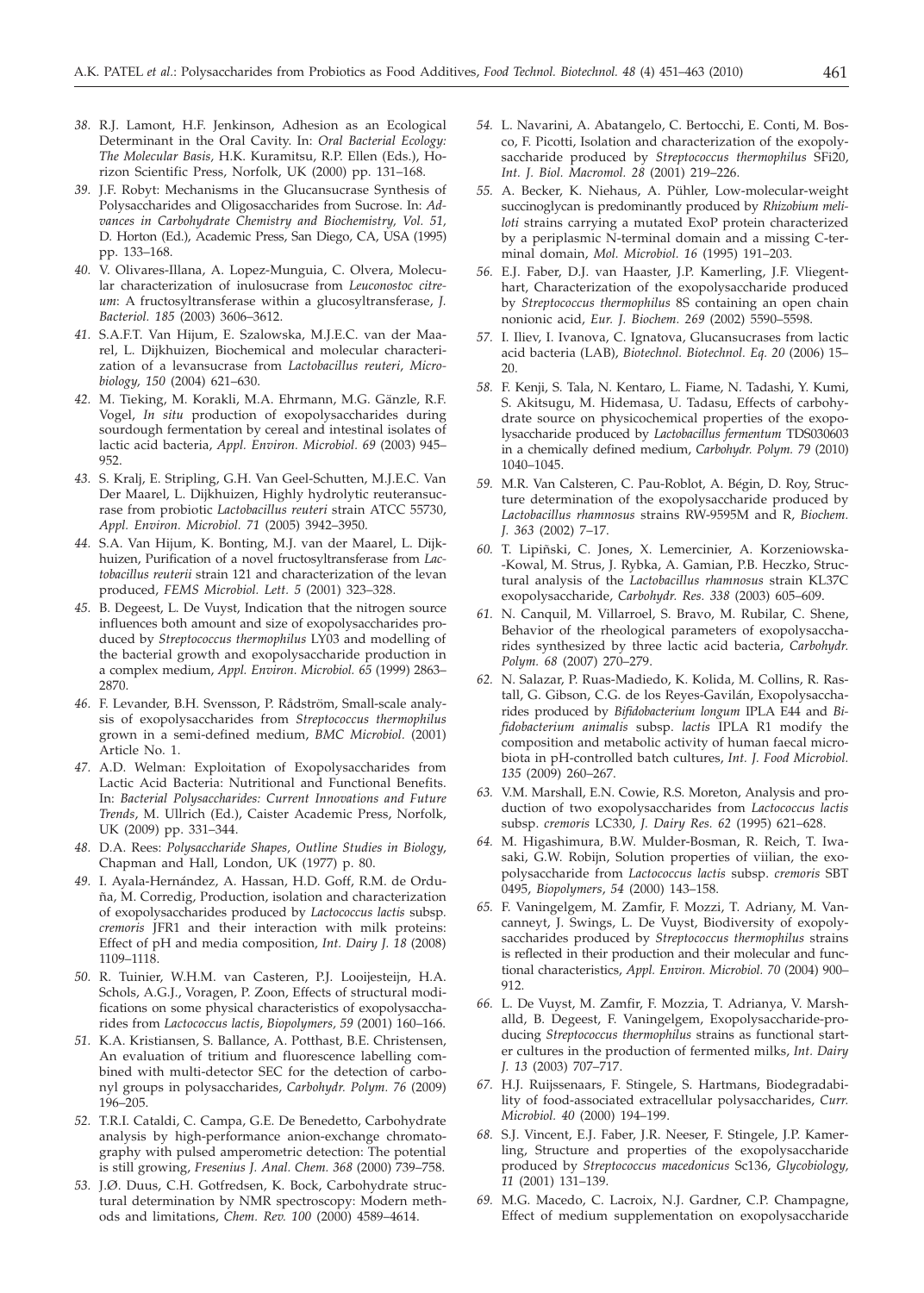production by *Lactobacillus rhamnosus* RW-9595M in whey permeate, *Int. Dairy J. 12* (2002) 419–426.

- *70.* R.G. Aswathy, B. Ismail, R.P. John, K.M. Nampoothiri, Evaluation of the probiotic characteristics of newly isolated lactic acid bacteria, *Appl. Biochem. Biotechnol. 151* (2008) 244–255.
- *71.* T. Smitinont, C. Tansakul, S. Tanasupawat, S. Keeratipibul, L. Navarini, M. Bosco, P. Cecutti, Exopolysaccharide-producing lactic acid bacteria strains from traditional thai fermented foods: Isolation, identification and exopolysaccharide characterization, *Int. J. Food Microbiol. 51* (1999) 105–111.
- *72.* N. Salazar, M. Gueimonde, A.M. Hernández-Barranco, P. Ruas-Madiedo, C.G. de los Reyes-Gavilán, Exopolysaccharides produced by intestinal *Bifidobacterium* strains act as fermentable substrates for human intestinal bacteria, *Appl. Environ. Microbiol. 74* (2008) 4737–4745.
- *73.* T. Amrouche, Y. Boutin, G. Prioult, I. Fliss, Effects of bifidobacterial cytoplasm, cell wall and exopolysaccharide on mouse lymphocyte proliferation and cytokine production, *Int. Dairy J. 16* (2006) 70–80.
- *74.* C.M. Roberts, W.F. Fett, S.F. Osman, C. Wijey, J.V. O'Connor, D.G. Hoover, Exopolysaccharide production by *Bifidobacterium longum* BB-79, *J. Appl. Bacteriol. 78* (1995) 463– 468.
- *75.* P. Ruas-Madiedo, M. Gueimonde, F. Arigoni, C.G. de los Reyes-Gavilán, A. Margolles, Bile affects the synthesis of exopolysaccharides by *Bifidobacterium animalis*, *Appl. Environ. Microbiol. 75* (2009) 1204–1207.
- *76.* J.M. Dobruchowska, G.J. Gerwig, A. Babuchowski, J.P. Kamerling, Structural studies on exopolysaccharides produced by three different propionibacteria strains, *Carbohydr. Res. 343* (2008) 726–745.
- *77.* N. Gorret, C.M.G.C. Renard, M.H. Famelart, J.L. Maubois, J.L. Doublier, Rheological characterization of the EPS produced by *P. acidipropionici* on milk microfiltrate, *Carbohydr. Polym. 51* (2003) 149–158.
- *78.* I.Y. Lee, W.T. Seo, G.J. Kim, M.K. Kim, S.G. Ahn, G.S. Kwon, Y.H. Park, Optimization of fermentation conditions for production of exopolysaccharide by *Bacillus polymyxa*, *Bioprocess Biosyst. Eng. 16* (1997) 71–75.
- *79.* S. Larpin, N. Sauvageot, V. Pichereau, J.M. Laplace, Y. Auffray, Biosynthesis of exopolysaccharide by a *Bacillus licheniformis* strain isolated from ropy cider, *Int. J. Food Microbiol. 77* (2002) 1–9.
- *80.* S. Mitsuda, N. Miyata, T. Hirota, T. Kikuchi, High viscosity polysaccharide produced by *Bacillus polymyxa*, *Hakkokogaku, 59* (1981) 303–309.
- *81.* R.B. Cox, D.C. Steer, Detergent composition containing a microbial heteropolysaccharide stabilizing agent. *US patent 4483782* (1984).
- *82.* R.E. Buchanan, B.W. Hammer, Slimy and ropy milk, *Iowa State Coll. Agr. Mech. Arts, Agr. Exp. Sta. S. Bull*. No. *22* (1915) 207–295.
- *83.* T.Y. Lin, M.F. Chang-Chien, Exopolysaccharides production as affected by lactic acid bacteria and fermentation time, *Food Chem. 100* (2007) 1419–1423.
- *84.* B.J. Catley, The extracellular polysaccharide, pullulan, produced by *Aureobasidium pullulans*: A relationship between elaboration rate and morphology, *J. Gen. Microbiol. 120* (1980) 265–268.
- *85.* A. Skriver, J. Holstborg, K.B. Qvist, Relation between sensory texture and rheological properties of stirred yogurt, *J. Dairy Res. 66* (1999) 609–618.
- *86.* E.J. Faber, P. Zoon, J.P. Kamerling, J.F.G. Vliegenthart, The exopolysaccharides produced by *Streptococcus thermophilus* Rs and Sts have the same repeating unit but differ in viscosity of their milk cultures, *Carbohydr. Res. 310* (1998) 269– 276.
- *87.* R. Tuinier, An exocellular polysaccharide and its interactions with proteins, *PhD Thesis*, Wageningen Agricultural University, Wageningen, the Netherlands (1999).
- *88.* R. Tuinier, P. Zoon, C. Olieman, M.A. Stuart, G.J. Fleer, C.G. de Kruif, Isolation and physical characterization of an exocellular polysaccharide, *Biopolymers, 49* (1999) 1–9.
- *89.* R. Tuinier, P. Zoon, M.A. Stuart, G.J. Fleer, C.G. de Kruif, Concentration and shear-rate dependence of the viscosity of an exocellular polysaccharide, *Biopolymers, 50* (1999) 641– 646.
- *90.* L. Jolly, S.J.F. Vincent, P. Duboc, J.R. Neeser, Exploiting exopolysaccharides from lactic acid bacteria, *Antonie van Leeuwenhoek, 82* (2002) 367–374.
- *91.* L. Gamar-Nourani, K. Blondeau, J.M. Simonet, Physiological approach to extracellular polysaccharide production by *Lactobacillus rhamnosus* strain C83, *J. Appl. Microbiol. 83* (1997) 281–287.
- *92.* I. Fauquant, J.L. Maubois, A. Pierre, Microfiltration of milk through mineral membrane, *Technologie Laitière*, *1028* (1988) 21–23 (in French).
- *93.* J. Cerning, C. Bouillanne, M. Landon, M. Desmazeaud, Isolation and characterization of exopolysaccharides from slime-forming mesophilic lactic acid bacteria, *J. Dairy Sci. 75* (1992) 692–699.
- *94.* S.M. Schellhaas, Characterization of the exocellular slime produced by bacterial starter cultures in the manufacture of fermented dairy products, *PhD Thesis*, University of Minnesota, Minneapolis, MN, USA (1983).
- *95.* S. Petry, S. Furlan, E. Waghorne, L. Saulnier, J. Cerning Dagger, E. Maguin, Comparison of the thickening properties of four *Lactobacillus delbrueckii* subsp. *bulgaricus* strains and physicochemical characterization of their exopolysaccharides, *FEMS Microbiol. Lett. 221* (2003) 285–291.
- *96.* A. Ricciardi, F. Clement, Exopolysaccharides from lactic acid bacteria: Structure, production and technological applications, *Ital. J. Food Sci. 12* (2000) 23–45.
- *97.* O. Mondragón-Bernal, J. Horita, F. Costa, F. Maugeri, *Lactobacillus rhamnosus* exopolysaccharides (EPS) production and growth in soybeans water extract synbiotic beverage, *J. Biotechnol.* (Suppl. 1), *131* (2007) 180–181.
- *98.* F. Martin, N. Cayot, C. Vergoignan, L. Journaux, P. Gervais, R. Cachon, Impact of oxidoreduction potential and of gas bubbling on rheological properties of non-fat yoghurt, *Food Res. Int. 43* (2010) 218–223.
- *99.* W.F. Dudman: The Role of Surface Polysaccharides in Natural Environments. In: *Surface Carbohydrates of the Prokaryotic Cell*, I. Sutherland (Ed.), Academic Press, London, UK (1977) pp. 357–414.
- *100.* W.M. de Vos, Metabolic engineering of sugar catabolism in lactic acid bacteria, *Antonie van Leeuwenhoek, 70* (1996) 223–242.
- *101.* J.E. Germond, M. Delley, N. D'Amico, S.J.F. Vincent, Heterologous expression and characterization of the exopolysaccharide from *Streptococcus thermophilius* Sfi39, *Eur. J. Biochem*. *268* (2001) 5149–5156.
- *102.* R. van Kranenburg, J.D. Marugg, I.I. van Swam, N.J. Willem, W.M. de Vos, Molecular characterization of the plasmid-encoded eps gene cluster essential for exopolysaccharide biosynthesis in *Lactococcus lactis*, *Mol. Microbiol. 24* (1997) 387–397.
- *103.* I.C. Boels, A. Ramos, M. Kleerebezem, W.M. de Vos, Functional analysis of the *Lactococcus lactis galU* and *galE* genes and their impact on sugar nucleotide and exopolysaccharide biosynthesis, *Appl. Environ. Microbiol. 67* (2001) 3033– 3040.
- *104.* F. Bouzar, J. Cerning, M. Desmazeaud, Exopolysaccharide production in milk by *Lactobacillus delbrueckii* ssp. *bulgari-*